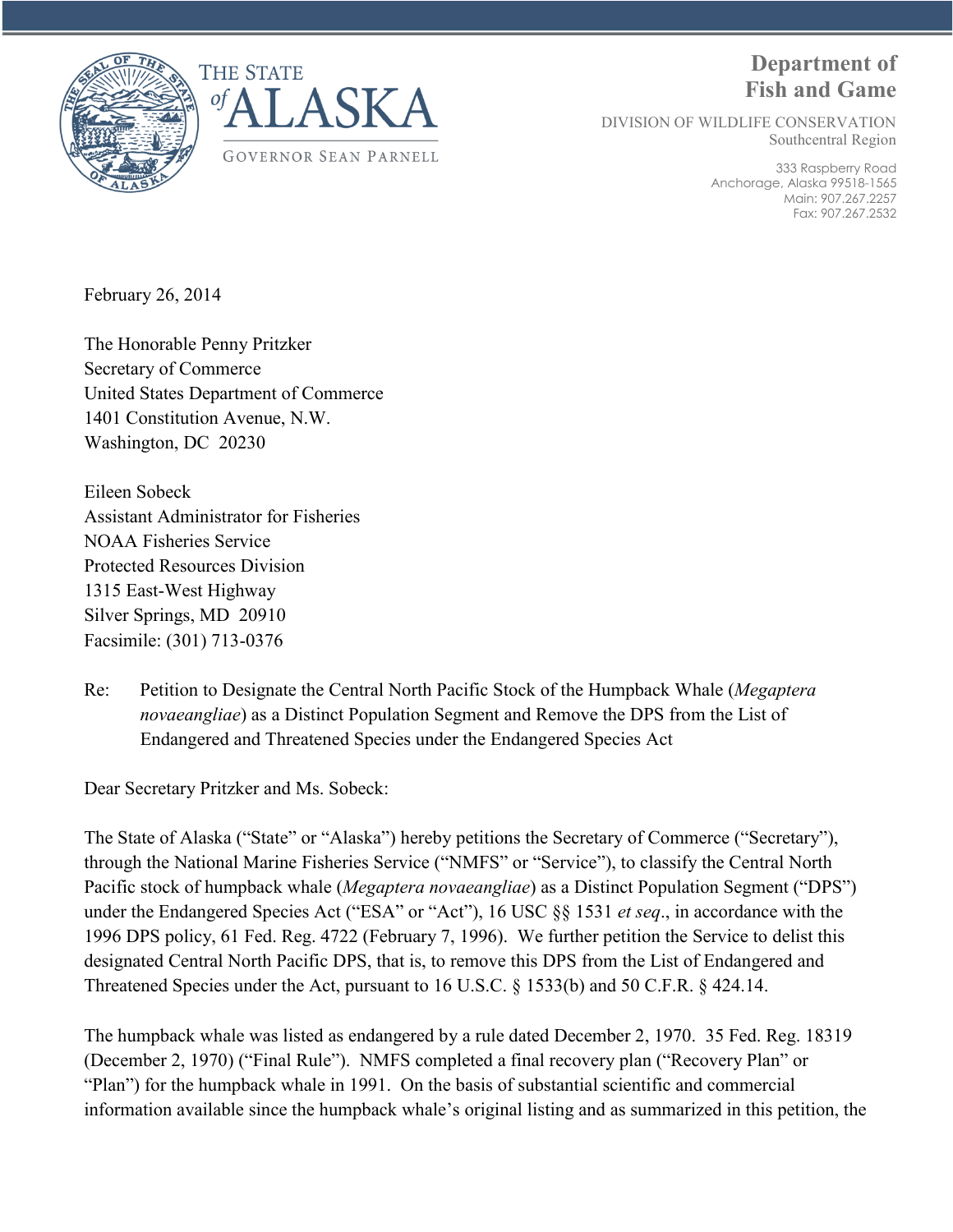classification of the Central North Pacific stock as a DPS and its subsequent delisting are now warranted for the principle reason that this population segment of the humpback whale has recovered to the point that it is no longer threatened with extinction, and protection under the ESA is no longer required. As such NMFS should delist the Central North Pacific DPS of the humpback whale.

The first section of this delisting petition will provide background information about the best available scientific information regarding the ecology, population structure, and population status of humpback whales in the North Pacific. The second section will discuss the listing history of humpback whales under the ESA and other regulatory schemes. The third section will describe how the Central North Pacific population segment, or stock, of humpback whales meets the criteria for designation as a DPS. Finally, the fourth section will demonstrate that this newly designated DPS satisfies the criteria for delisting under the ESA

#### **I. Humpback Whale Ecology, Population Structure, and Population Status**

The humpback whale occurs in all major ocean basins. Although classified taxonomically—and listed under the ESA—as a single species, biologists have long recognized that humpback whales in the northern hemisphere occur in relatively distinct subpopulations, as noted in the Recovery Plan.<sup>1</sup> The Central North Pacific stock designated by NMFS is one readily defined population segment that demonstrates marked separation from other stocks, or population segments, within the North Pacific basin, and has recovered to the point where the protections of the ESA are no longer required.

#### A. North Pacific Humpback Whale General Ecology

 $\overline{\phantom{a}}$ 

Within the North Pacific, humpback whales migrate seasonally, breeding and calving primarily in winter in subtropical and tropical waters. These whales return in summer to higher latitudes where their prey, including euphasiids and small schooling fish, are seasonally abundant. NMFS 2012. In general, breeding areas are more distinct than feeding areas, and individual whales show strong fidelity to both breeding and feeding areas. *See, e.g.*, NMFS 2010.

Breeding populations are managed as stocks<sup>2</sup> by NMFS under the Marine Mammal Protection Act ("MMPA"), 16 U.S.C. §§1361 *et seq.* Early studies described the humpback whales in the eastern and central North Pacific as "a 'structured stock' consisting of several geographically isolated 'feeding herds' which intermingle on one or more wintering grounds." Baker et al. 1986. This hypothesis has been refined over time as more data has become available.

<sup>&</sup>lt;sup>1</sup> NMFS 1991 (Recovery Plan) at 2: "The Atlantic and Pacific Oceans [sic] each contain several relatively distinct populations of humpback whales. Each differs somewhat in past and present histories of hunting and in ecological or environmental factors. Each population will therefore have somewhat different management requirements . . . [such as] requir[ing] different periods of time to double in size."

<sup>&</sup>lt;sup>2</sup> Under the MMPA, the term "population stock" or "stock" means a group of marine mammals of the same species or smaller taxa in a common spatial arrangement, that interbreed when mature. 16 U.S.C. § 1362(11).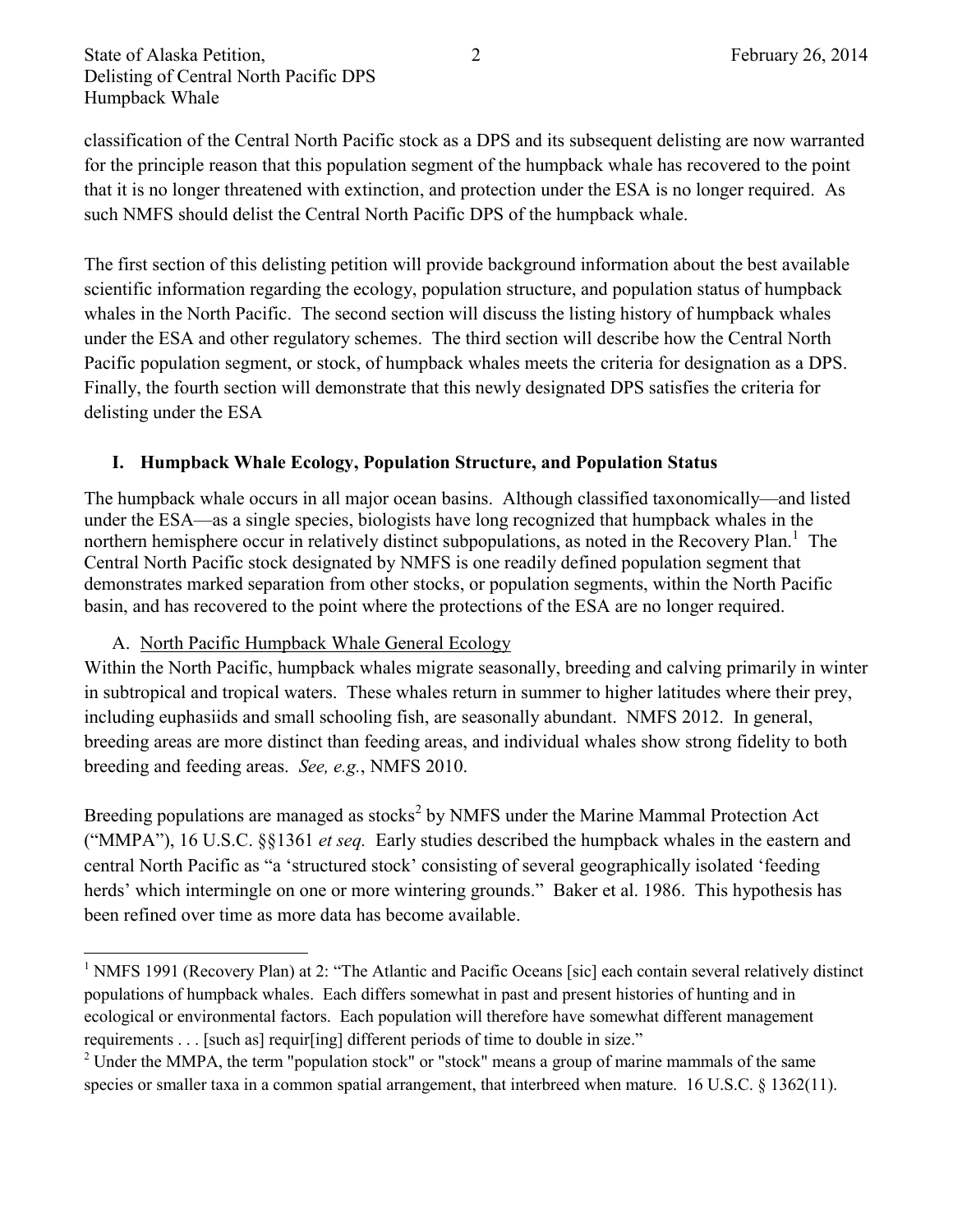For example, in the 1991 Recovery Plan, the term "stock" refers to groups of whales that use geographically distinct winter ranges for breeding, in contrast to "feeding aggregations," which use geographically distinct summer ranges for feeding. Recovery Plan at 6. Some breeding stocks consist of whales from several different feeding aggregations, but observed rates of interchange between the three major wintering/breeding grounds off Hawai'i, Mexico/Central America, and Asia are low. NMFS 2010.

Based on photo-identification work and genetic data, NMFS currently recognizes three<sup>3</sup> breeding humpback whale populations within U.S. waters in the North Pacific: the, Hawai'i, Asia, and Mexico/Central America breeding populations. *See* NMFS 2012; Calambokidis et al. 1997; Baker et al. 1998. NMFS manages these breeding populations as separate stocks:

- (1) the Central North Pacific (or Hawai'i) stock, which breeds in the Hawaiian archipelago in winter and migrates primarily to feeding grounds off northern British Columbia, Southeast Alaska, the Gulf of Alaska, and the Bering Sea and Aleutian Islands;
- (2) the western North Pacific (or Asia) stock, which winters in Asia and migrates to feeding grounds off Russia and the Bering Sea/Aleutian Islands; and
- (3) the California/Oregon/Washington and Mexico stock (or Mexico/Central America), which breeds in winter off coastal Central America and Mexico and migrates to summer feeding aggregations between California and southern British Columbia.

NMFS 2012. These stocks have formed the basis for monitoring population trends pursuant to the MMPA since the mid-1990s.

Whales in the Central North Pacific stock, for example, breed on the Hawai'i breeding grounds, which draws whales primarily from several distinct feeding areas in Alaska and northern British Columbia ("B.C."). Humpback whales that breed in Hawai'i are known to migrate to every feeding ground in the North Pacific, although the majority of individuals migrate to the southeastern Alaska feeding grounds. Fleming and Jackson 2011 at 62. In addition, some feeding areas support whales from multiple breeding grounds. The weight of evidence, however, points toward strong behavioral and genetic fidelity to specific breeding and feeding areas over generations, particularly for the Central North Pacific stock.

## B. Humpback Whales in British Columbia

 $\overline{\phantom{a}}$ 

Humpback whales that feed in Pacific Canada waters are not managed by the U.S. under the MMPA, despite a close association between the majority of humpback whales in British Columbia and humpback whales in Southeast Alaska.<sup>4</sup> The population structure of humpback whales in British Columbia is of substantial interest, however, because Vancouver Island appears to serve as a

<sup>&</sup>lt;sup>3</sup> Fleming and Jackson 2011 discusses four stocks. We refer here primarily to the three stocks reported on by NMFS in Stock Assessment Reports.

<sup>&</sup>lt;sup>4</sup> See COSEWIC 2011. www.sararegistry.gc.ca/status/status\_e.cfm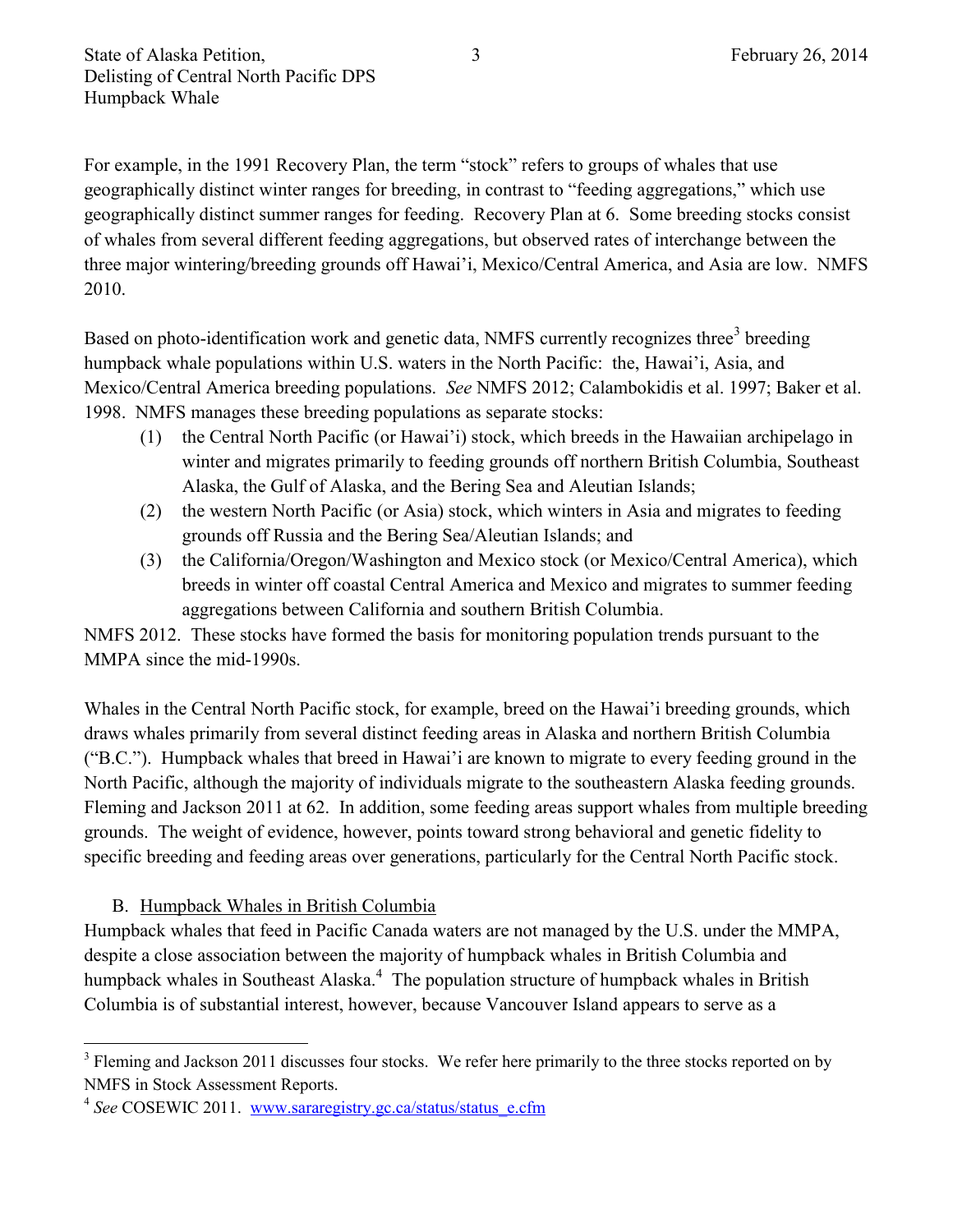State of Alaska Petition,  $\frac{4}{4}$  February 26, 2014 Delisting of Central North Pacific DPS Humpback Whale

demographic boundary between humpback whales that feed in southern British Columbia, Washington, Oregon, and California, and those that feed in northern British Columbia and Alaska. COSEWIC 2011 at 4, citing Calambokidis et al. 1996.

This demographic boundary hypothesis is supported by results from one contribution to the SPLASH project,<sup>5</sup> which reported that whales photographed in summer from central Vancouver Island north toward Alaska were found far more often on the Hawai'i breeding grounds in winter (87%) than on the Mexico (13%) or Central America (0%) breeding grounds. Rambeau and Ford 2010. This northern British Columbia/Southeast Alaska feeding aggregation demonstrates a "strong affiliation" with the Hawai'i breeding grounds, suggesting a closer association with the Central North Pacific stock than with the California/Oregon/Washington and Mexico stock. *Id.* In contrast, from southern Vancouver Island southward, "a high proportion of humpbacks . . . showed a strong affiliation with breeding grounds off mainland Mexico." *Id.* As a result, the SPLASH analyses grouped northern B.C. humpback whales with Southeast Alaska whales, and southern B.C. humpback whales with Washington whales.

The SPLASH study also reported low rates of exchange between northern and southern British Columbia feeding areas. In contrast, the highest rates of exchange among feeding areas surveyed in the SPLASH study were between northern British Columbia and southeastern Alaska. Fleming and Jackson at 54, citing Calambokidis et al. 2008. Thus, within British Columbia waters, humpback whales may comprise two subpopulations, one in the north and one in the south, to which individual whales demonstrate strong feeding site fidelity, but for which breeding site fidelity differs slightly. COSEWIC 2011 at ix; Rambeau and Ford 2010. The observed interface on Vancouver Island appears to represent a demographic boundary between the Central North Pacific stock and the California/Oregon/Washington and Mexico MMPA stocks, as recognized by NMFS in the description of its current stock structure.<sup>6</sup>

Further support for grouping the northern British Columbia whales with the Central North Pacific stock, rather than with the California/Oregon/Washington and Mexico stock, is evident when the DPS criteria are applied to the Central North Pacific stock.<sup>7</sup> Despite their high degree of mixing with Southeast Alaska whales and their strong affiliation with the Hawai'i breeding grounds, humpback whales in northern B.C. currently carry a different conservation status and potentially are subject to different

 $\overline{a}$ <sup>5</sup> Rambeau and Ford 2010; SPLASH stands for Structure of Populations, Levels of Abundance and Status of Humpback Whales in the North Pacific; *see* Calambokidis 2010.

<sup>6</sup> *See* NMFS 2012 at 173: "[T]he Central North Pacific stock . . . breeds in the Hawaiian archipelago and *migrates primarily to northern British Columbia, Southeast Alaska*, the Gulf of Alaska, and the Bering Sea and Aleutian Islands (citations omitted);. . .

<sup>&</sup>lt;sup>7</sup> Specifically, the DPS Policy provides that a population segment may be considered discrete if "[i]t is delimited by international governmental boundaries within which differences in control of exploitation, management of habitat, conservation status, or regulatory mechanisms exist that are significant in light of ESA section 4(a)(1)(D)." 61 Fed. Reg. at 4725.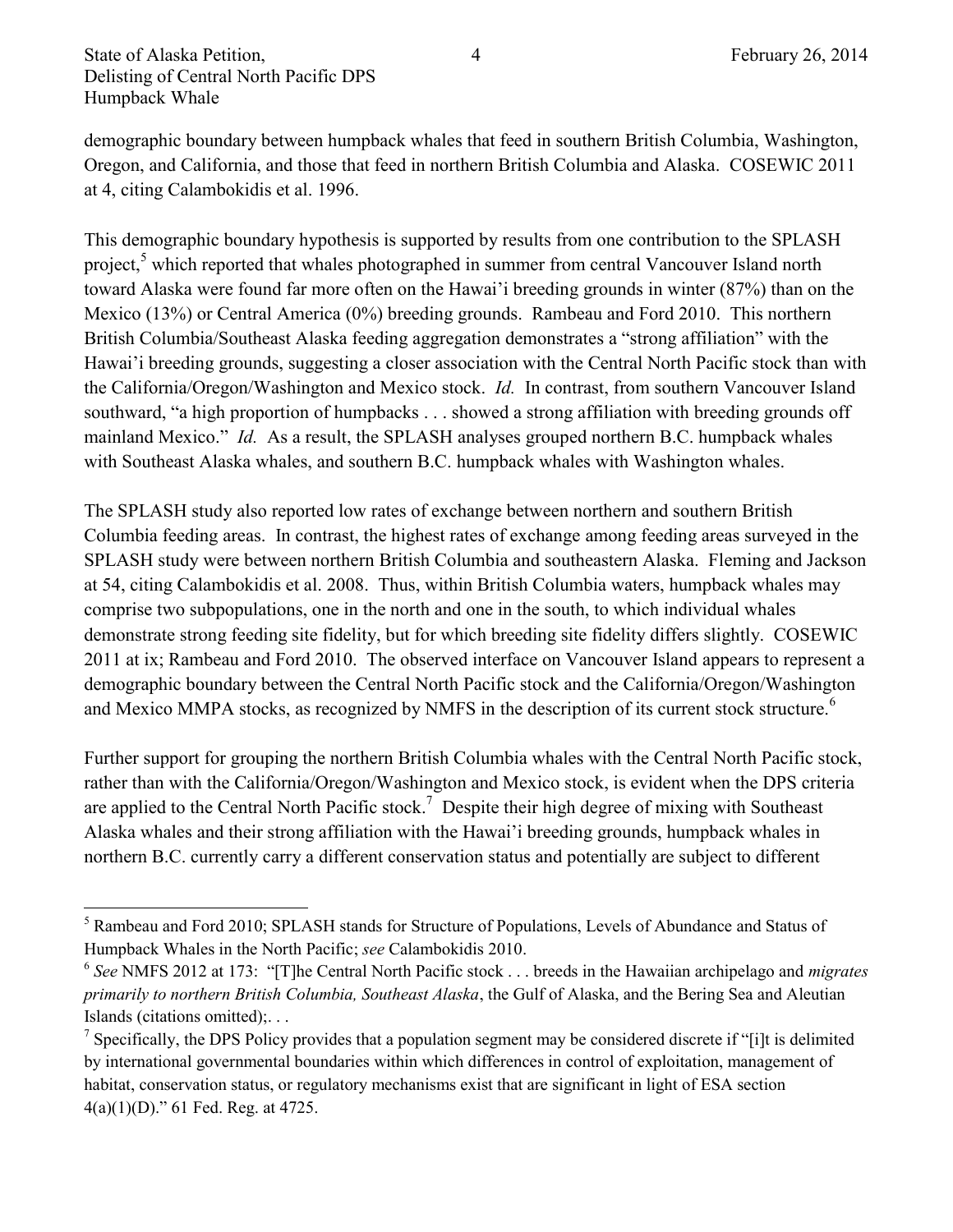management of habitat and regulatory mechanisms compared with whales in adjacent Southeast Alaskan waters, simply because they occur on the other side of an international geo-political boundary.

The international boundaries between British Columbia and Alaska to the north and Washington, to the south, obviously pose no barrier to the northern and southern B.C. humpback whales. The whales in British Columbia evidently do, however, exhibit a clear demographic boundary within Canadian waters that developed through cultural and genetic mechanisms over millennia. The divide between the northern and southern B.C. whale populations is thought to occur somewhere off northwestern Vancouver Island.<sup>8</sup> The majority of the whales in the southern B.C. population occur off southwestern Vancouver Island, however, very close to U.S. waters off Washington. Thus, this demographic boundary does roughly correspond to the international boundary between British Columbia and Washington, for southern B.C. whales.

Alternatively, if, as suggested in Rambeau and Ford 2010, 54 degrees latitude (roughly the northern boundary of B.C.) is used as a benchmark, the majority of B.C. whales that associate with Southeast Alaska whales occur near the international boundary between B.C. and Alaska. A comparison of resightings of whales north and south of 54 degrees indicated that intermatching of individual whales decreased with increasing north-south distance. *Id.* Thus, the majority of humpback whales in B.C. from central Vancouver Island northward—are associated with the Alaska feeding grounds and Hawai'i breeding grounds, but are managed by Canada.

This difference in management arguably satisfies the criteria cited in the DPS policy that a population segment may be considered discrete if it is delimited by international governmental boundaries that result in different management of habitat, conservation status, or regulatory mechanisms. Combined with genetic and behavioral information that demonstrates marked separation from other North Pacific stocks, this finding supports designation of the Central North Pacific stock as a DPS.

#### C. Population Genetics Information

The characterization of subpopulations in the North Pacific continues to evolve as more data, particularly genetic data, are analyzed. For instance, a recent publication identifies five "distinct" subpopulations of humpback whales within the North Pacific based on genetic analyses,  $9$  one of which corresponds to the Central North Pacific stock we recommend for DPS status. This study compares mtDNA between seasonal habitats, rather than just among breeding areas or feeding areas. Baker et al. 2013 suggests that the entire North Pacific basin humpback whale population should be considered a subspecies of humpback whale, based on the degree of genetic isolation from the South Pacific. In turn, this proposed subspecies would include multiple, distinct subpopulations that demonstrate strong fidelity

 $\overline{\phantom{a}}$ 8 Fisheries and Oceans Canada 2013 at 8, citing Ford et al. 2009.

 $9$  Baker et al. 2013.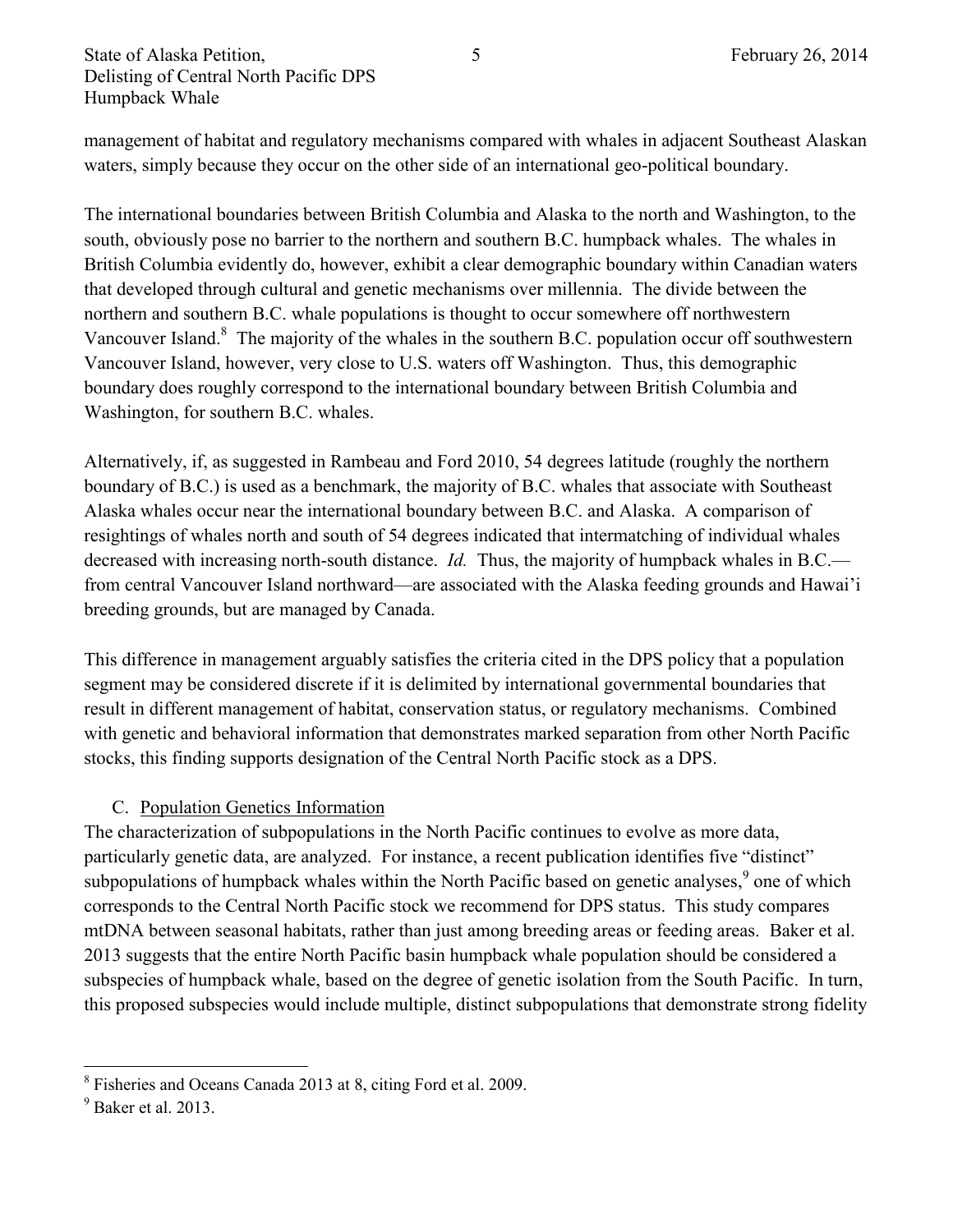$\overline{\phantom{a}}$ 

to seasonal breeding and feeding areas, not just over individual lifespans, but on an evolutionary scale. *Id.*

Because the ocean habitat of whales presents no geographic barriers to explain the observed genetic differentiation among subpopulations, Baker et al. attributes the development of marked genetic differences among subpopulations at least in part to cultural factors, in the form of behaviors passed down from mother to calf. Humpback whale calves typically remain with their mothers through at least one round-trip migration from breeding ground to feeding ground and back. As a result, the migration routes, feeding grounds, and breeding areas those individuals frequent continue to be targeted, with some exceptions, throughout an individual whale's lifetime—as well as by successive generations, thus perpetuating unique genetic assemblages over time. *Id.*

The five distinct North Pacific subpopulations proposed based on breeding ground affiliation include (1) Okinawa and the Philippines; (2) a second population in the western Pacific for which the breeding grounds remain unknown; (3) Hawai'i; (4) Mexico; and (5) Central America. *Id.* Of these, the proposed Hawai'i subpopulation corresponds with the Central North Pacific population segment we are petitioning to delist.

## D. Current Range and Population Levels of North Pacific Whales

The best available scientific information indicates that humpback whales in the North Pacific currently are found throughout their historic range, having rebounded significantly following the cessation of commercial whaling. *See, e.g.,* NMFS 2010; NMFS 2012. Although researchers have made tremendous gains in data collection and understanding of whale behavior, movements, and genetic relationships among humpback whale subpopulations since listing, it is clear that more remains to be discovered regarding the ranges of some North Pacific humpback whales.

For example, as discussed above, Baker et al. 2013 hypothesized the existence of a second subpopulation in the western Pacific, for which the breeding grounds remain unknown—a significant information gap. There is uncertainty regarding the wintering area used by a segment of whales that summers in the Aleutians: one hypothesis is that these whales winter somewhere between Hawai'i and Asia. NMFS 2010. Thus, although humpback whales have been observed in increasing numbers throughout the broad outline of their historic range in the North Pacific, details of important sites within that range are lacking for some subpopulations in the western Pacific. In contrast, a very large and detailed database has been amassed for the eastern Pacific stocks, particularly the Central North Pacific stock.<sup>10</sup>

<sup>&</sup>lt;sup>10</sup> "Much more is known about the humpback whales occurring east of the Aleutian Islands than elsewhere; and the western feeding grounds remain relatively understudied." Fleming and Jackson 2011 at 51.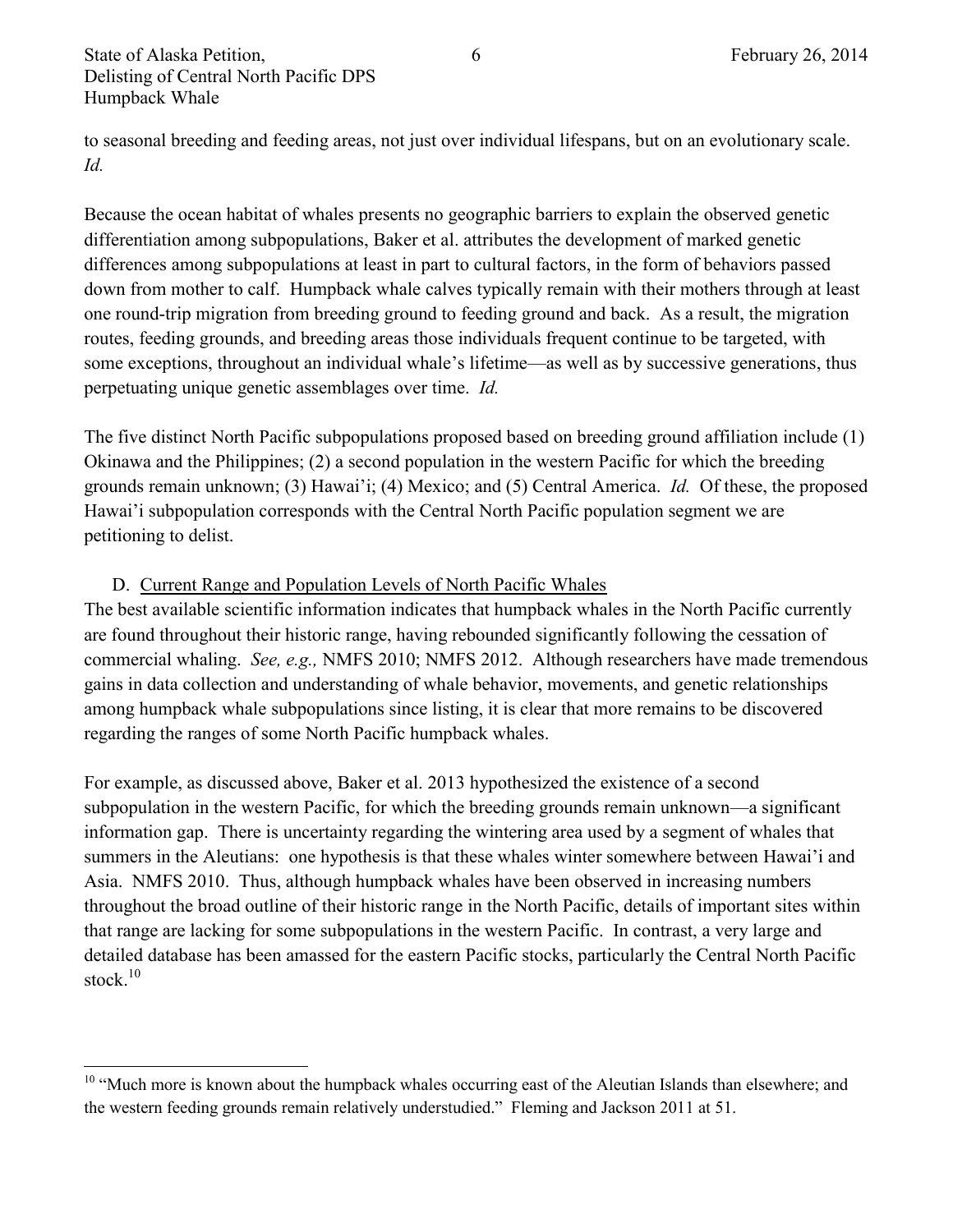Population levels over time have been estimated in part by reconstructing take from historical whaling records, knowing that these records are likely incomplete due to under-reporting.<sup>11</sup> In the late 1800s, the global humpback whale population probably included more than 125,000 animals. Recovery Plan at 1. Rough estimates of the pre-1905 North Pacific population hypothesize a stable population of 15,000 individuals. Rice 1978. Over the next several decades, until international protections were instituted, modern whaling efforts removed an estimated total of 28,000 whales from the North Pacific. *Id.* By 1966, when the International Whaling Commission ("IWC") halted the harvest of humpback whales, an estimated 1,000 to 1,400 animals remained. Calambokidis 2010.

Current estimates indicate that the North Pacific basin supports approximately 21,800 humpback whales. Barlow et al. 2011. These recent estimates exceed the pre-1905 population level of 15,000 hypothesized by Rice (1978), emphasizing the uncertainty associated with the earlier estimate. NMFS 2010; Barlow et al. 2011; Fleming and Jackson 2011. The humpback whale population trend today is unequivocally positive for most subpopulations and particularly for the Central North Pacific stock.

## **II. Regulatory History**

 $\overline{a}$ 

The humpback whale was one of the earliest species listed under the ESA. As a result, the array of protections supplied for humpback whales under the Act does not include some conservation provisions, such as designation of critical habitat, that were adopted in later amendments to the Act.

#### A. Listing History under the ESA, MMPA, and Other Regulatory Schemes

Modern whaling in the first half of the  $20<sup>th</sup>$  century is widely recognized as the cause of substantial declines in global humpback whale populations. *See, e.g.*, Fleming and Jackson 2011 at 15. The humpback whale was listed as endangered under the precursor to the ESA in 1970, four years after the IWC halted commercial whaling of the species in 1966. Humpback whale population trends also are tracked by the International Union for the Conservation of Nature ("IUCN"), and international trade is regulated under the Convention on International Trade in Endangered Species of Wild Fauna and Flora  $("CITIES." )^{12}$ 

*ESA and MMPA*: In June 1970, the humpback whale was listed as "endangered" under the Endangered Species Conservation Act of 1969. The endangered designation was carried forward, with no listing criteria cited, when the ESA was adopted in 1973. NMFS listed the humpback whale as a single species in its geographic entirety, with no distinctions regarding any possible subpopulations, and has not designated critical habitat for the species. Adoption of the MMPA in 1972 provided additional

 $11$  Under-reporting may be particularly problematic for Soviet whaling efforts in the North Pacific, which continued until 1980. Fleming and Jackson 2011 at 70 (citations omitted).

<sup>&</sup>lt;sup>12</sup> CITES is an international treaty that seeks to "ensure that international trade in specimens of wild animals and plants does not threaten their survival." Available at: http://www.cites.org/eng/disc/what.php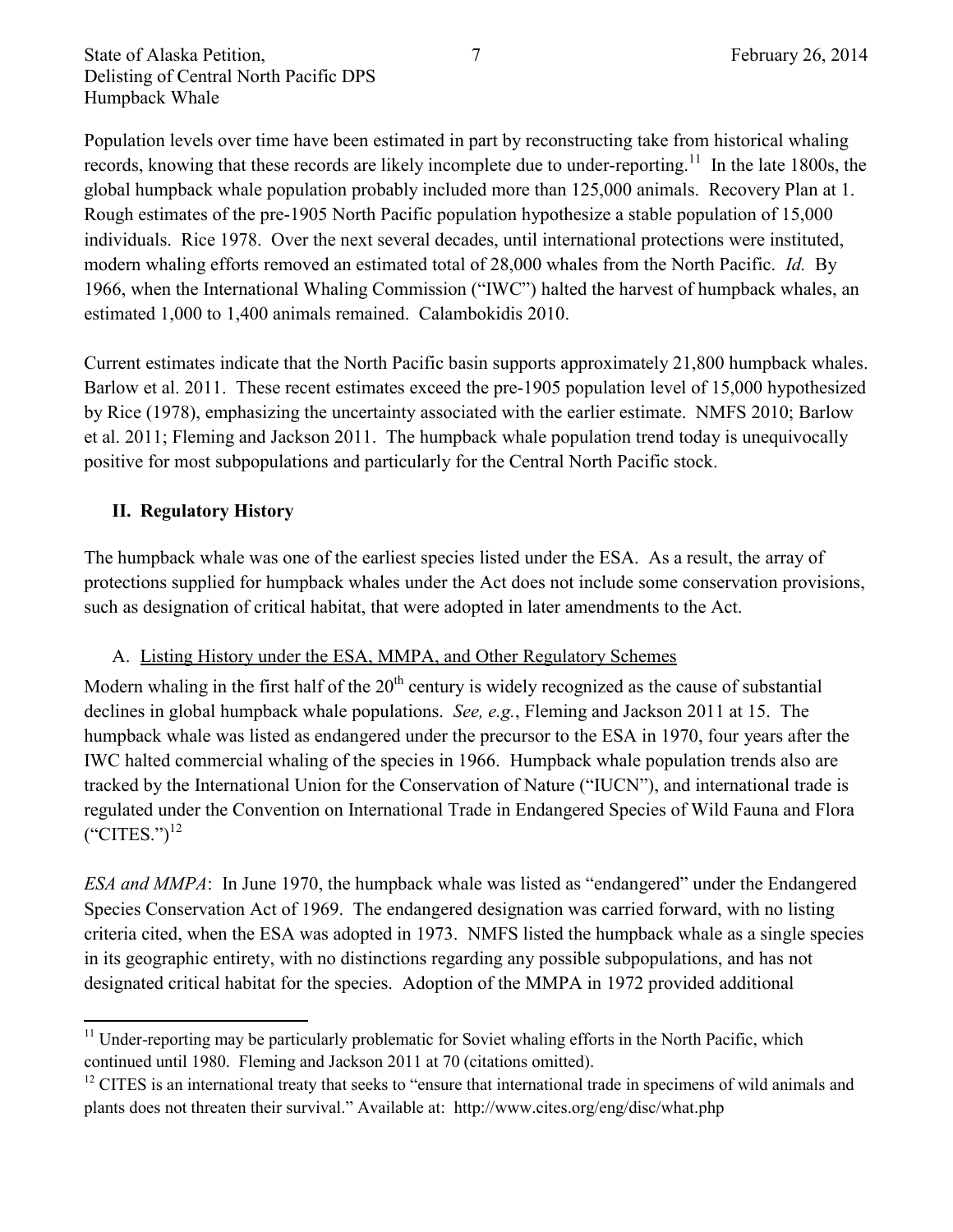protections for the humpback whale. The species also was listed in 1973 as "depleted" under the MMPA, a designation required based on its endangered status under the ESA.

*COSEWIC*: In Canada, the North Pacific population and the Western North Atlantic population together were designated by COSEWIC<sup>13</sup> as Threatened in 1982. COSEWIC 2011 at iii. In recognition of their geographic isolation from each other, however, COSEWIC separated these populations in 1985 into two Designatable Units ("DUs").<sup>14</sup> *Id.* at 5. The North Pacific DU was designated as Threatened at that time. This status was reexamined and confirmed in 2003. In 2011, COSEWIC reexamined the status of the North Pacific population and downlisted it to "Special Concern" status. *Id.* at iii.

COSEWIC's rationale for downlisting is that the population is recovering:

[The North Pacific population] is no longer considered to be Threatened, [although] it is not yet secure. It was depleted by commercial whaling but has increased substantially since becoming legally protected from whaling in 1966 [by the IWC]. A basin-wide study [the SPLASH study] in 2004-2006 resulted in an estimated abundance of 18,000 animals (not including calves) in the North Pacific and an estimated rate of increase of 4.9-6.8%/year.

*Id.* at viii.<sup>15</sup> Based on the SPLASH study, as of 2006 an estimated 2,145 animals were present seasonally within British Columbia waters, and the population was increasing at approximately 4% per year. *Id.* Canada characterized those numbers as "considerably smaller than the minimum of 4,000 animals that must have been present off the west coast of Vancouver Island in 1905 given the numbers removed by whaling in the early 1900s." *Id.* Nonetheless, there is no reason to expect that the population has not continued to increase at approximately 4% since 2006. Applying that rate of increase, the 2013 population estimate would be over 2,800 animals, a greater than 30% increase since 2006, and additional evidence of significant recovery in this population.

*IUCN*: COSEWIC's conclusion that North Pacific humpback whales that frequent Canadian waters are no longer threatened is supported by the findings of a 2008 global assessment of humpback whales by the IUCN. This IUCN assessment resulted in the species being downlisted from "Vulnerable" to "Least

 $\overline{\phantom{a}}$ <sup>13</sup> COSEWIC, the Committee on the Status of Endangered Wildlife in Canada, was established in 1977 as a national, scientific listing of species at risk. Following implementation of the Species At Risk Act ("SARA") in 2003, COSEWIC remains as a scientific advisory body on assessments of species considered to be at risk in Canada. COSEWIC 2011 at x. (Humpback Whale Assessment and Status Report).

<sup>&</sup>lt;sup>14</sup> Similar to the criteria for a DPS under the ESA, the COSEWIC criteria for a Designatable Unit include an assessment of whether a population is "discrete"—belonging to different ocean basins, representing a natural disjunction of the species' geographic range—and "significant" based on genetic differences. COSEWIC 2011 at 5.

<sup>&</sup>lt;sup>15</sup> The recommended downlisting of humpback whales to Special Concern was referred back to COSEWIC in March 2013 for "further consideration" relating to the "structure of the designatable unit" on which the downlisting was based. *See* http://laws-lois.justice.gc.ca/eng/regulations/SI-2013-28/FullText.html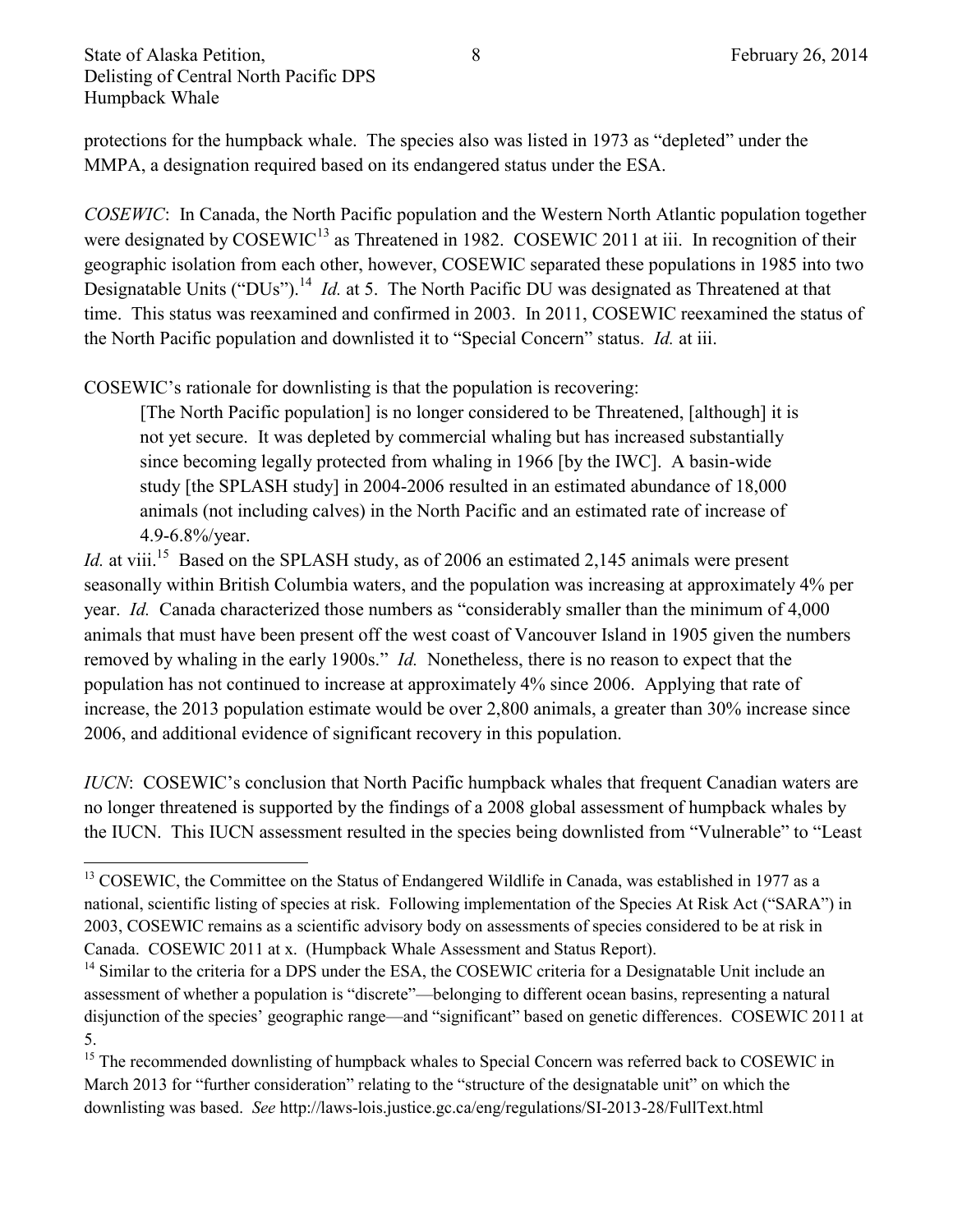Concern." IUCN Red List, *Megaptera novaeangliae*, at 5.<sup>16</sup> The IUCN first listed the humpback whale in 1986 as Endangered. That status changed in 1990 to Vulnerable, and remained in that category until the 2008 change to Least Concern. *Id.*

The IUCN based its 2008 status change on its conclusion that recent rates of increase make it "unlikely that [the population] is below the threshold (50% of the 1940 level) that would qualify the species for inclusion in the Vulnerable category under criterion A." Further, the humpback whale's range is not restricted, as required for IUCN Criterion B. In addition, current population estimates of more than 60,000 individuals are "well above the C and D criteria thresholds for the Vulnerable category." *Id.*

Because the species fails to meet the criteria for "Vulnerable," the IUCN changed its status to "Least Concern," citing the following reasons:

- (i) In the areas for which data are available, the population has continued to increase in the 10 years since the previous assessment;
- (ii) Abundance and trend data are available for more areas than were available for the previous assessment; and
- (iii) The criteria for Vulnerable have been changed: the threshold reduction for the A1 criterion was changed from 20% to 50%.

*Id.* Despite the positive worldwide trend in humpback whale populations, however, the Red List does express some concern about a few "apparently discrete and small subpopulations . . . for which information is lacking." *Id.* Among these subpopulations of concern is the western North Pacific stock, for which data are somewhat limited and breeding and feeding grounds are not well defined. *Id.*

## B. 1991 Recovery Plan: Threats, Goals, and Recommended Actions

Overharvest by commercial whalers is widely recognized as the principal source of the humpback whale population decline. *See, e.g*., Recovery Plan at 25. The 1991 Plan summarizes the then-current status of humpback whales worldwide, with particular attention to populations occurring in waters under U.S. jurisdiction in the North Atlantic and North Pacific oceans. In addition, the Plan reviews the natural history of humpback whales; discusses known and potential impacts to the species and its habitats; sets interim and long-term goals; and recommends improved, standardized population estimation and monitoring methods and recovery actions.

The Plan seeks three categories of success: biological, numerical, and political. "Biological success" is defined as humpback whales "occupy[ing] all of their former range in sufficient abundance to buffer their populations against normal environmental fluctuations or anthropogenic environmental catastrophes" such as a large oil spill. *Id.* at 33. "Numerical success" would be reached when humpback whale populations increase to levels where "population dynamic responses indicate density dependent reductions in productivity," although the Plan recognizes that achieving pre-commercial

 $\overline{\phantom{a}}$ <sup>16</sup> Accessed online 1/3/2014 at: http://www.iucnredlist.org/details/13006/0.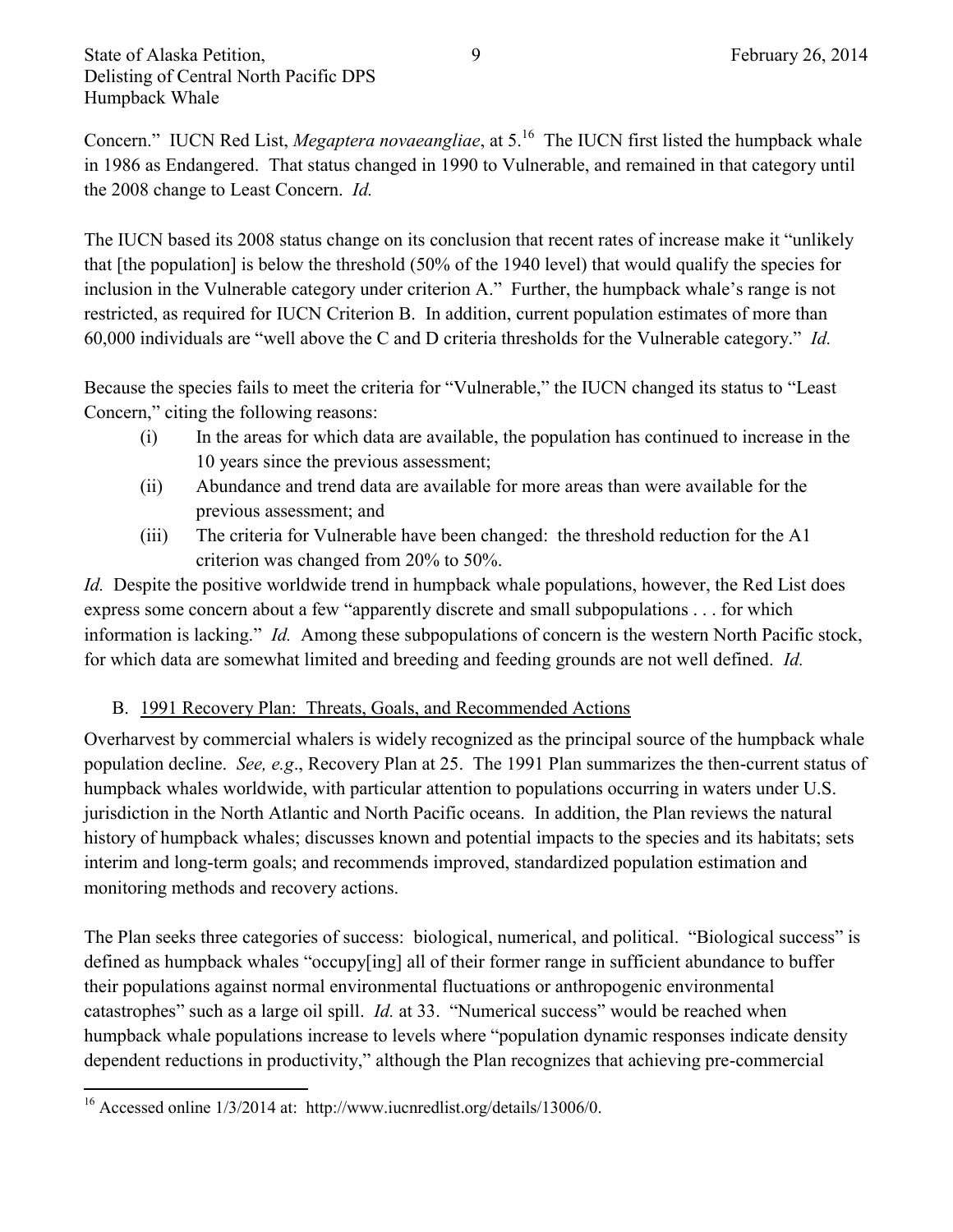State of Alaska Petition,  $10 \qquad 10 \qquad$  February 26, 2014 Delisting of Central North Pacific DPS Humpback Whale

whaling population levels likely is not feasible. *Id.* "Political success" would be achieved when the humpback whale can be downlisted or delisted. *Id.*

Numerically, the Plan's interim goal was to double the humpback whale population size within 20 years, as demonstrated by (1) statistically significant trends of population increase within the current range, and (2) statistically significant trends of population increase within portions of the range known to have been historically occupied. *Id.* at 2. The Plan's stated long-term goal was to increase humpback whale populations to at least 60% of the numbers existing before commercial exploitation or of current environmental carrying capacity. *Id.* at 3.

The Plan was written prior to the standardization or regular use of the DPS concept under the Act. Thus, although the Plan was directed at the listed entity—the global humpback whale population, with no officially designated subpopulations—it recognizes that "several relatively distinct populations" exist within ocean basins, each of which may require different management and different expectations regarding the time required to double in size. *Id.* at 2. It is therefore reasonable to expect that the general goals stated in the Plan can be tailored to distinct population segments, as we recommend here.

Since the Plan was published, substantial scientific information has accrued regarding humpback whale ecology, including use by individual whales of distinct breeding and feeding grounds and strong fidelity to both breeding and feeding areas. These data clearly demonstrate that the North Pacific population overall has increased by almost 16-fold from its low point in the mid-20<sup>th</sup> century. Further, the more detailed available data show that "it is very clear that a great deal of structural complexity exists within the North Pacific and that it does not contain a single panmictic population." Fleming and Jackson 2011 at 51. The extensive data acquired by NMFS and others since the humpback whale was listed particularly regarding distinctions among population groups within the North Pacific populations warrants additional evaluation by NMFS of the current status of the species. The Central North Pacific stock is one subpopulation for which genetic and behavioral details are well defined. The numerical survey data demonstrate its recovery, and for these reasons, it should be delisted.

## C. Current U.S. Regulatory Status

NMFS initiated a status review for the humpback whale in August 2009, 74 Fed. Reg. 40568 (August 12, 2009). The resulting technical memorandum, issued in March  $2011$ ,  $^{17}$  summarizes the best available scientific information at that time on population structure, spatial distribution, migratory connections, and genetic differentiation within and among populations. In 2010, NMFS also issued a Negligible Impact Determination ("NID") for the Central North Pacific stock,<sup>18</sup> pursuant to the MMPA,

 $\overline{\phantom{a}}$ <sup>17</sup> Fleming and Jackson 2011.

<sup>&</sup>lt;sup>18</sup> NMFS 2010. MMPA section 101 provides for NMFS to issue take permits for marine mammals designated as depleted under the MMPA because they are listed as endangered under the ESA. Before issuing a permit, NMFS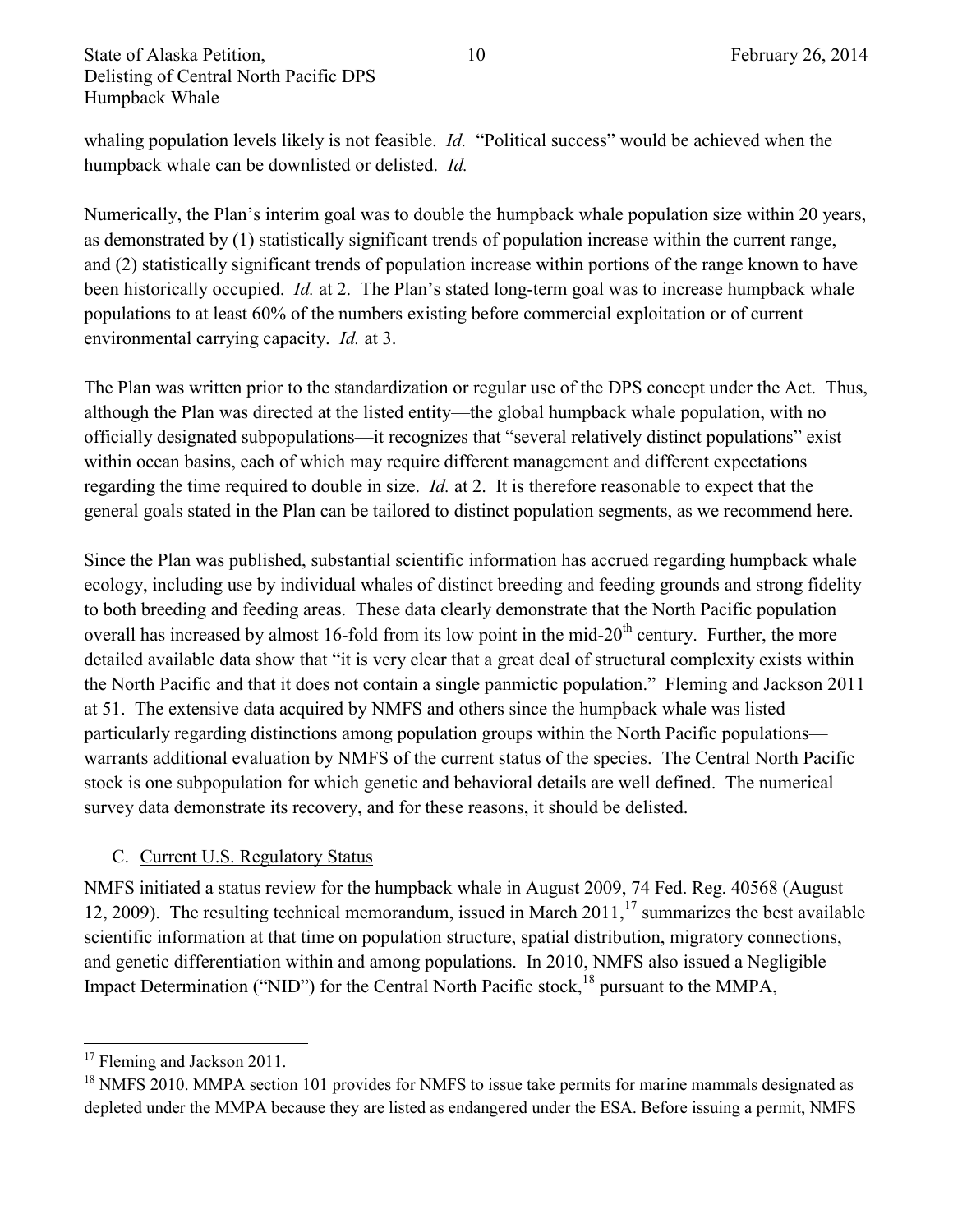State of Alaska Petition,  $11$  February 26, 2014 Delisting of Central North Pacific DPS Humpback Whale

 $\overline{\phantom{a}}$ 

documenting that current levels of incidental mortality and serious injury from commercial fisheries will have a negligible impact on this stock.

In August 2013, NMFS issued a positive 90-day finding on a petition to identify the North Pacific population of the humpback whale as a DPS and delist the DPS under the ESA, thus initiating another status review, 78 Fed. Reg. 53391 (August 29, 2013).<sup>19</sup> Alaska submitted comments on the 90-day finding that express support for the Hawai'i Fishermen's petition.<sup>20</sup> Alaska agrees with the petition's conclusion that the North Pacific population is discrete and significant in relation to the South Pacific population. Nonetheless, the best available scientific information more strongly supports a rule that divides the North Pacific population into several DPSs, based not only on physical, physiological, ecological, and behavioral factors, but also on geo-political factors and differences in management.

For example, as described above, the recently downlisted western Pacific population in Canada is thought to consist of a southern and a northern subpopulation. The northern subpopulation, which occupies most of British Columbia waters except for southwestern Vancouver Island, shows a strong genetic and behavioral affinity with the Central North Pacific stock. Although this demographic boundary does not coincide precisely with the international boundary between the U.S. and Canada, the Canadian portion of this stock currently is subject not only to a different conservation status and regulatory mechanisms but also to different population and habitat management standards, including management of prey populations. All of these factors are significant in light of the provisions of ESA section  $4(a)(1)(D)$ , which evaluates the adequacy of existing regulatory mechanisms, as well as in evaluating whether a population meets the criteria to be designated as a DPS under the 1996 DPS policy.

The best available scientific evidence supports a focus on the breeding stocks identified by NMFS, particularly those that breed primarily within U.S. waters, as entities that warrant evaluation as DPSs and delisting under the ESA. Of these stocks, the Central North Pacific stock has been studied most extensively. Sufficient information exists to demonstrate that the Central North Pacific stock has met recovery goals and is no longer endangered, whereas less is known about the other stocks in the North Pacific.

must first determine whether incidental mortality and serious injury from commercial fisheries will have a negligible impact on listed species or stocks.

<sup>&</sup>lt;sup>19</sup> The April 17, 2013, petition from the Hawai'i Fishermen's Alliance for Conservation and Tradition, Inc. requested that NMFS designate the North Pacific population of humpback whales as a DPS and then delist that DPS.

<sup>&</sup>lt;sup>20</sup> Alaska Department of Fish and Game (ADF&G) Response, 90-Day Finding, Hawai'i Fishermen Humpback Whale Delisting Petition. October 28, 2013.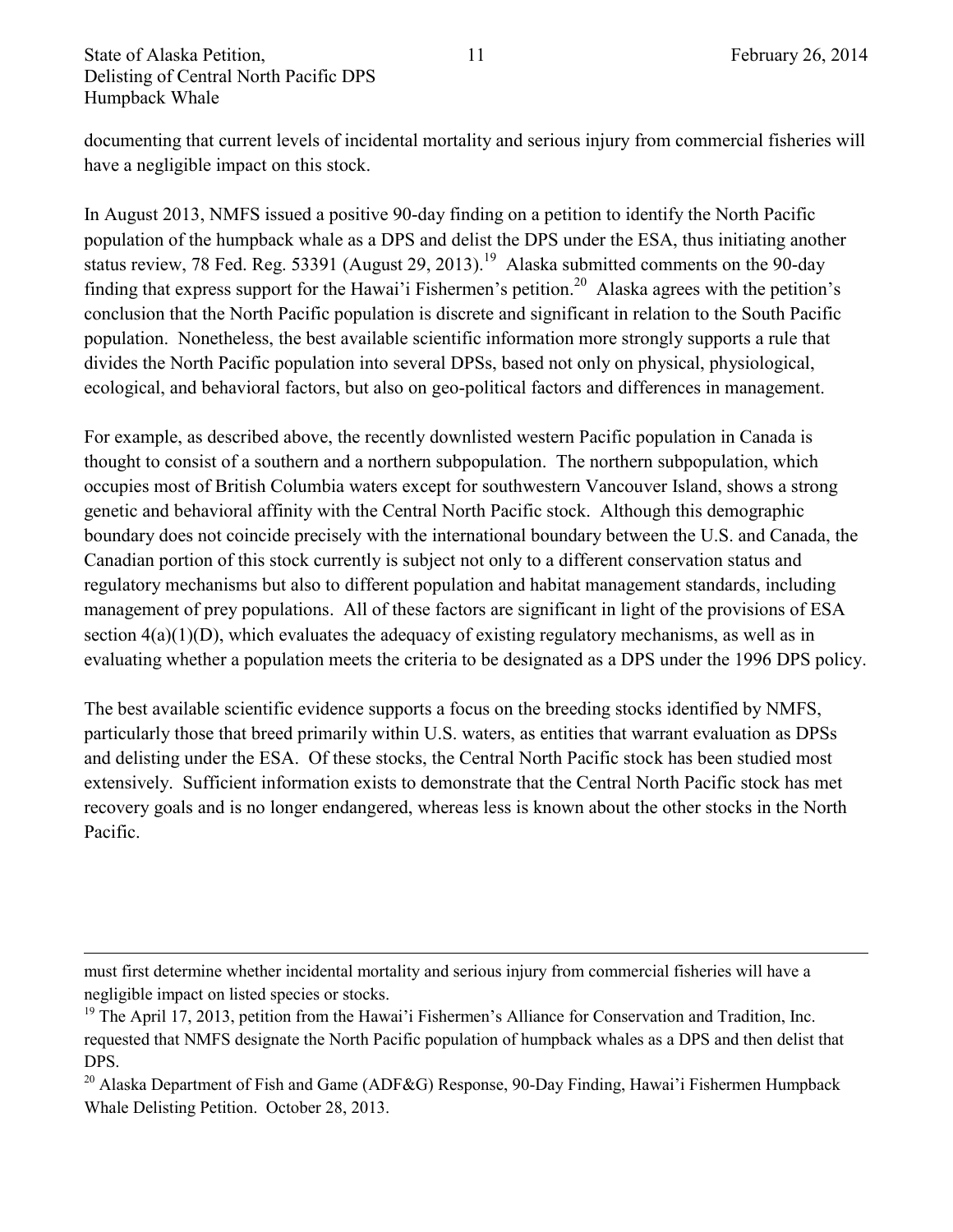#### **III.The Central North Pacific Stock is a Distinct Population Segment**

Although the ESA provides for listing or delisting of a "distinct population segment," the term is not defined in the Act or regulations. NMFS and FWS clarified their interpretation of the term in a 1996 joint policy document, which details the analytical approach the Services follow and which we apply here to the Central North Pacific stock to demonstrate that this stock meets the criteria for designation as a DPS.

#### A. DPS Designation

The DPS policy requires that the Service consider three elements, in step-wise fashion. The first element is whether the population segment in question is "discrete" in relation to the remainder of the species, based on analysis of two criteria (discussed in more detail below). If the Service finds that the segment is discrete, then the agency will consider whether the segment is "significant" in relation to the remainder of the species. *Id.* If a population segment is found to be both discrete and significant, it may be designated as a DPS, which may then qualify as an entity for listing or delisting under the ESA. It is at that point that the Service may consider the third element: the population segment's current conservation status. That is, if the Service treats the DPS as a "species" under the Act, it must evaluate whether that species is endangered or threatened under the provisions of the Act. *Id.* 

With respect to the first DPS element, a population segment may be may be considered *discrete* if it satisfies either one of the following conditions:

- 1. It is markedly separated from other populations of the same taxon as a consequence of physical, physiological, ecological, or behavioral factors. Quantitative measures of genetic or morphological discontinuity may provide evidence of this separation.
- 2. It is delimited by international governmental boundaries within which differences in control of exploitation, management of habitat, conservation status, or regulatory mechanisms exist that are significant in light of ESA section  $4(a)(1)(D)$ .

61 Fed. Reg. at 4725.

With respect to the second DPS element, a population segment found to be discrete may be considered *significant* based on one or more of the following factors:

- 1. Persistence of the discrete population segment in an ecological setting unusual or unique for the taxon;
- 2. Evidence that loss of the discrete population segment would result in a significant gap in the range of a taxon;
- 3. Evidence that the discrete population segment represents the only surviving natural occurrence of a taxon that may be more abundant elsewhere as an introduced population outside its historic range; or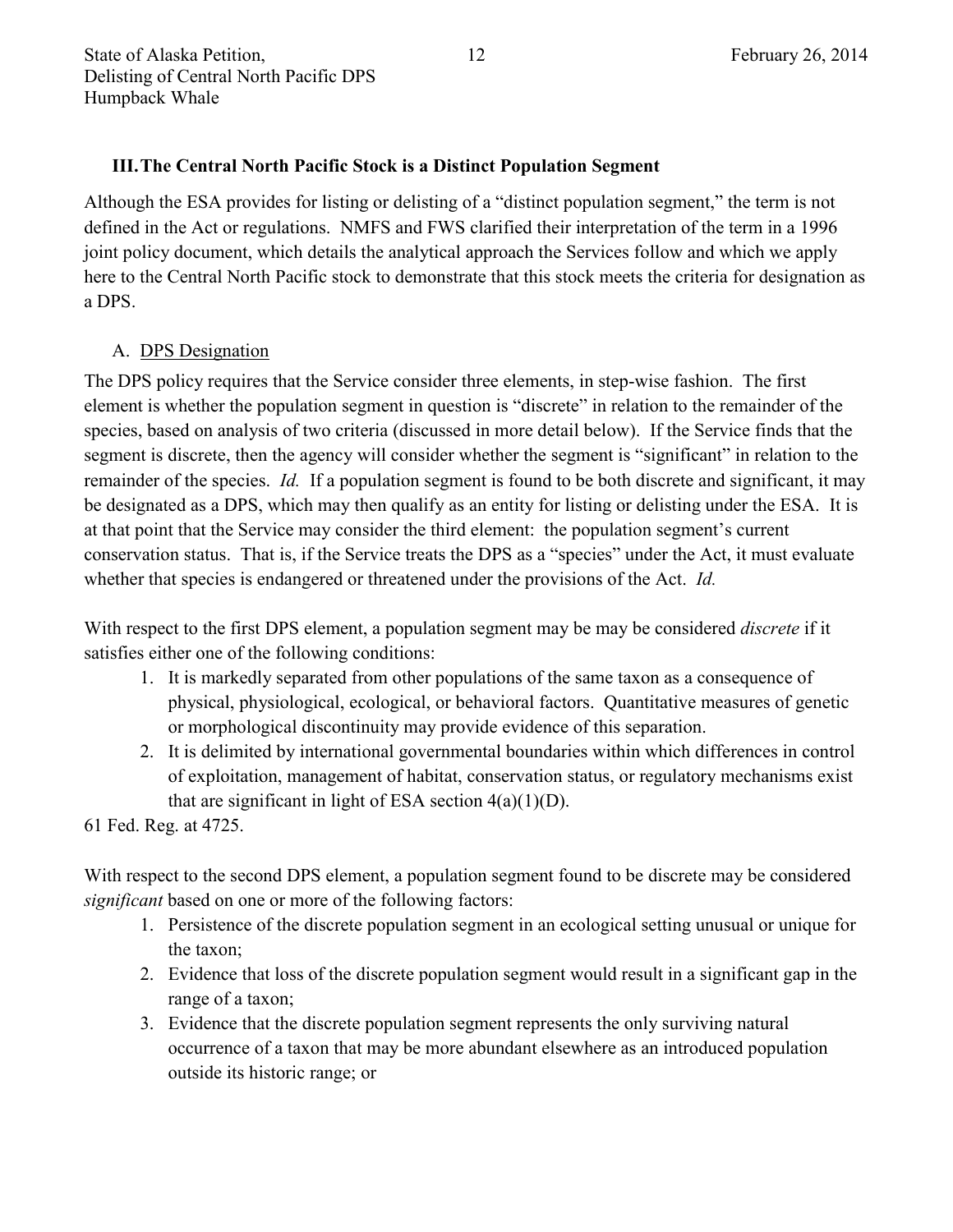4. Evidence that the discrete population segment differs markedly from other populations of the species in its genetic characteristics.

*Id.* If a population segment is found to be discrete *and* significant, the Service will then apply the ESA section 4(a) listing and delisting factors to evaluate its conservation status as endangered, threatened, or recovered. The DPS policy further provides that "[i]t may be appropriate to assign different [conservation] classifications to different DPS's [sic] of the same vertebrate taxon," depending on the threats existing in different portions of the range. *Id.*

#### B. DPS Analysis for the Central North Pacific Stock

The best available scientific information indicates that the Central North Pacific humpback whale population satisfies both elements of the criteria for designation as a DPS: the population is both discrete and significant compared with the remainder of the North Pacific population. The population is markedly separate from other North Pacific populations based on physical, behavioral, and management factors. Further, the population is significant to the taxon both in terms of its unique genetic attributes and because loss of this discrete population segment would result in a significant gap in the range of the taxon.

#### *Discreteness*

For the three North Pacific breeding stocks recognized by NMFS, the majority of breeding and observed breeding behaviors occur within geographically discrete areas, with demonstrated high fidelity of individual whales to breeding areas. NMFS 2012. Out of 845 unique genotypes identified from breeding ground SPLASH data, only 14 cases of movement between breeding areas were observed. This translates to a movement rate of 1.66% among the North Pacific breeding stocks. Steel and Baker 2010. Such low rates of movement among breeding stocks can result in reproductive isolation, since the majority of breeding behavior for each stock occurs on the breeding grounds.

The potential for reproductive isolation of humpback whales in the North Pacific Ocean was further analyzed by Baker and Steel (2010), who asserted that "significant reproductive units or 'breeding stocks' could be defined by differences in nuclear (nu) DNA [microsatellite loci]." Statistically significant differences in microsatellite allele frequencies were documented in the North Pacific, suggesting five breeding stocks, including Hawai'i as its own significant reproductive unit. *Id.* Genetic analysis can provide a longer-term view of stock fidelity, and the reported quantitative measures of genetic discontinuity provide further evidence of the marked separation of the Central North Pacific stock from other breeding stocks in the North Pacific, given physical separation of the majority of breeding individuals. *Id.*

Some breeding behavior has been observed on the feeding grounds and during migration, however, and some individual whales from other breeding grounds have been observed on the Central North Pacific feeding grounds. *See e.g.,* Baker et al. 2013. Nonetheless, the "relatively low" observed rates of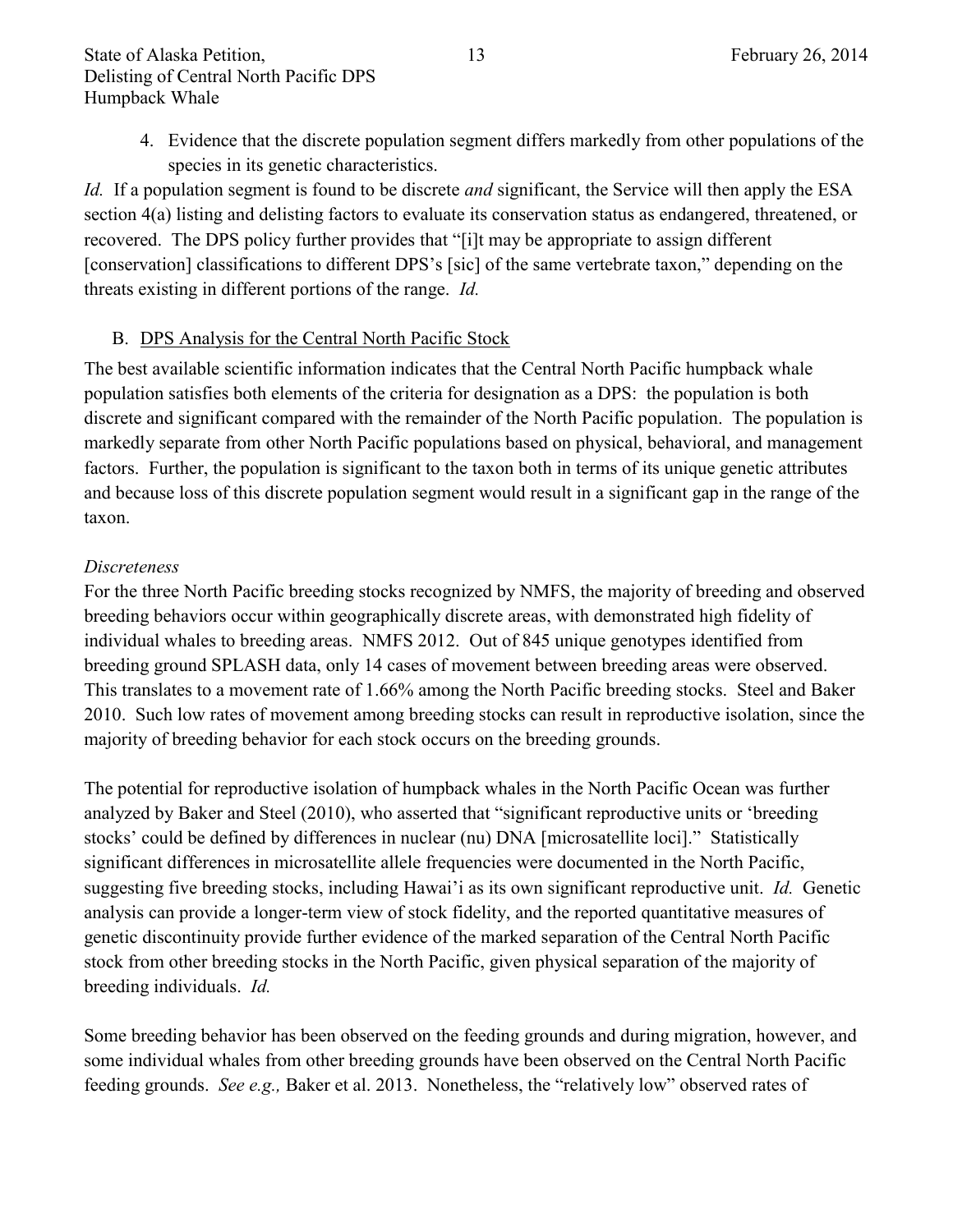$\overline{\phantom{a}}$ 

interchange with other areas decrease with distance, indicating that "individuals seen in multiple feeding grounds were most often previously seen in the adjacent feeding areas." Fleming and Jackson 2011 at 52. Moreover, this low level of interchange among populations, in combination with the high observed levels of fidelity to breeding and feeding grounds, is not likely to result in population-level genetic effects. $21$ 

Nor does a minimal level of genetic interchange negate a positive "discreteness" finding in the DPS analysis. Some level of interbreeding<sup>22</sup> "is a necessary, but not a sufficient condition for classification as a DPS." NMFS has taken the position that:

The ESA requirement that a group of organisms must interbreed when mature to qualify as a DPS is a necessary but not exclusive condition. Under the definition, although all organisms that belong to a DPS must interbreed when mature (*at least on some time scale*), not all organisms that share some reproductive exchange with members of the DPS must be included in the DPS. The DPS policy outlines other relevant considerations for determining whether a particular group should be delineated as a DPS (i.e., "marked separation" as a consequence of physical, physiological, ecological or behavioral factors).

*Modesto Irr. Dist. v. Gutierrez*, 619 F.3d 1024, 1032 (9th Cir. 2010) (citing 71 Fed. Reg. at 838 (emphasis added).<sup>23</sup> Here, the "necessary but not exclusive condition" that a group of organisms must "interbreed when mature" to be grouped in a DPS is clearly met for the Central North Pacific humpback whales. Interbreeding within the stock, evincing "marked separation" from other stocks, is

<sup>&</sup>lt;sup>21</sup> Baker et al. 2013 failed to discern evidence of significant male-biased dispersal, despite confirming evidence of male-biased gene flow; this failure is attributed to the substantially higher sample size required to detect malebiased dispersal using mtDNA, rather than nuclear microsatellite techniques. Some degree of male-biased dispersal is likely, however, as is common in many mammal species, and "a significant male bias has often been observed on breeding areas. Fleming and Jackson 2011 at 57. Baker et al. 2013 hypothesized that "male humpback whales could use a mixed-strategy over the course of a lifetime, involving occasional alteration among breeding grounds and gametic dispersal, without abandoning individual natal fidelity. Females could also visit alternate breeding grounds for mating opportunities, but unless this dispersal was permanent or contributed a female offspring through a migratory cycle, it would not contribute to mtDNA gene flow." *Id.* at 302. Also, although NMFS reports that "mtDNA data may indicate that populations are discrete . . . in species where female and male movement patterns differ, nDNA data may indicate that the populations are homogeneous." 78 Fed. Reg. 68032, 68034 (November 13, 2013). Unlike the case of humpback whales, NMFS found that DPS status was not warranted for sperm whales in the Gulf of Mexico, where nDNA analysis "indicates that successful reproductive-mixing [sic] is occurring and that the [Gulf of Mexico] sperm whales are not reproductively isolated," although "mtDNA analysis indicates some population structuring." *Id.* at 68036. In contrast, genetic and behavioral data indicate that humpback whales in the North Pacific demonstrate substantial population structuring, *See, e.g.,* Fleming and Jackson 2011.

<sup>&</sup>lt;sup>22</sup> Under the ESA, "the term 'species' includes any subspecies of fish or wildlife  $\dots$  and any distinct population segment . . . *that interbreeds when mature*." 16 U.S.C. § 1532(16) (emphasis added).

<sup>&</sup>lt;sup>23</sup> 71 Fed. Reg. 834 (January 5, 2006). Final Listing Determinations for 10 Distinct Population Segments of West Coast Steelhead; Final Rule. *See also Am. Forest Res. Council v. Ashe*, 2014 WL 235362 (D.D.C.).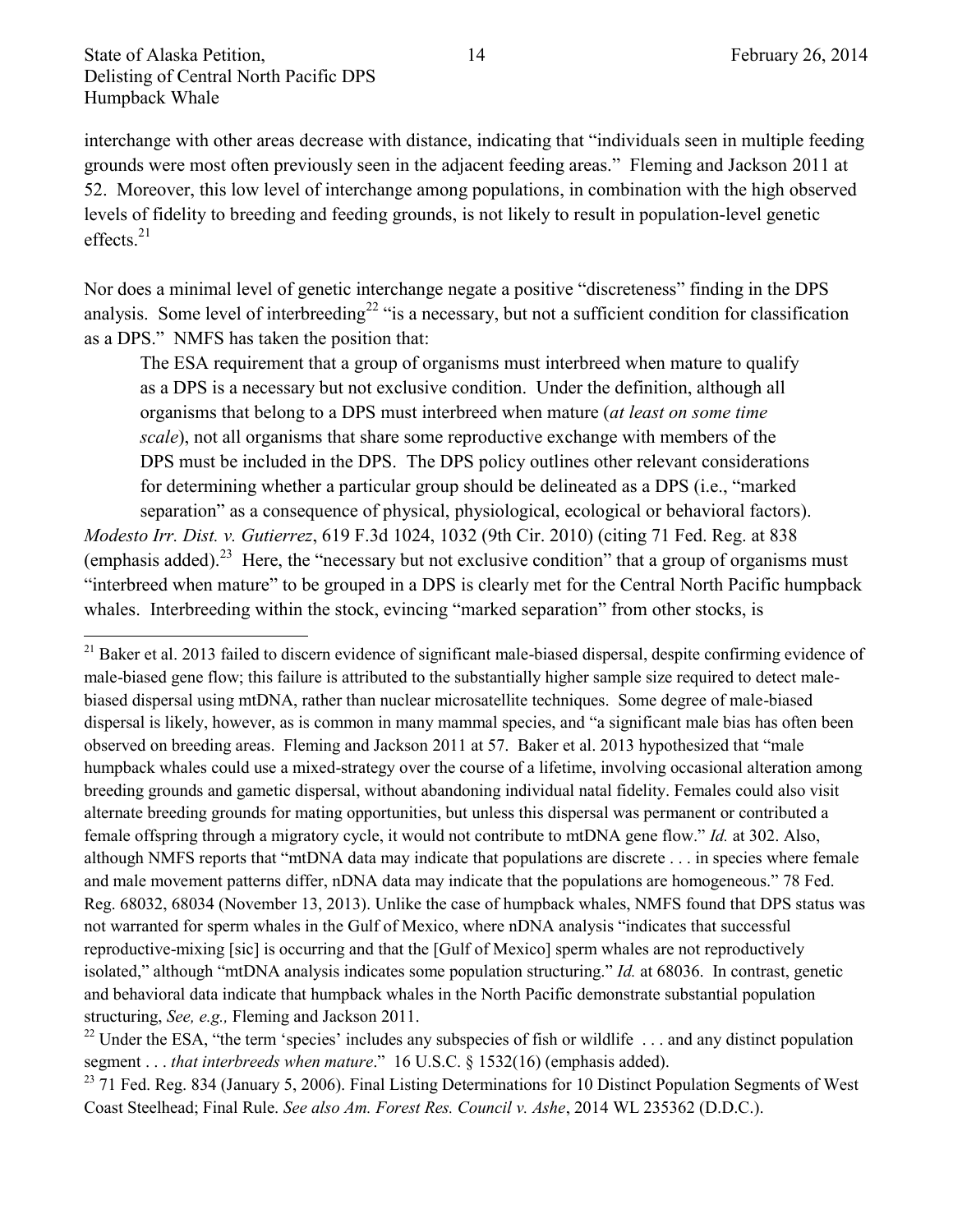demonstrated by genetic and behavioral factors, including maternal fidelity to feeding grounds and natal philopatry to breeding grounds. These traits evolved on a generational scale and, together with abundant evidence of current breeding, demonstrate interbreeding "at least on some time scale," as is necessary for classification as a DPS.

Nonetheless, interbreeding alone is not an "exclusive" or "sufficient" condition that would require every individual whale that breeds with a member of the Central North Pacific stock—or conversely, a Central North Pacific whale that breeds with a member of another stock—to be included in a DPS. The very low current level of interbreeding with individuals from other stocks does not preclude designating the Central North Pacific stock of humpback whales as a DPS. Nor does evidence of past interbreeding between stocks "on some time scale" defeat designation of this DPS.

The research by Baker et al. (2013) further confirms the marked separation of the Hawai'i breeding population, which corresponds to the Central North Pacific stock, from all other breeding populations. Although the SPLASH study demonstrated "varying degrees of mixing between feeding and breeding grounds," the genetic data support separation of this stock from other North Pacific stocks. For example, SPLASH data show that whales on the southeastern Alaska feeding grounds show a "high degree of interchange with northern British Columbia and the northern Gulf of Alaska,"<sup>24</sup> and the same population shows migratory connections only to the Hawai'i breeding ground. This southeastern Alaska population "appears to be a pure feeding stock that mixes with others on the Hawaiian breeding grounds." Baker et al. 2013 at 302. Other whales that frequent the Hawai'i breeding grounds migrate to the northern Gulf of Alaska and other feeding areas, and SPLASH data indicate that whales from the northern Gulf of Alaska have a relatively high rate of interchange not only with southeastern Alaska, but also the western Gulf of Alaska.<sup>25</sup> Not surprisingly, then, Hawai'i differed in frequency of mtDNA haplotypes from all other breeding grounds and all feeding grounds except the northern Gulf of Alaska and eastern Aleutian Islands.<sup>26</sup> Baker et al. 2013*.*

Although "there are no simple divisions of the oceanic population into migratory subpopulations that remain isolated year-round," the level of functional genetic interchange is minor. *Id.* at 303. The best available genetic information indicates that Central North Pacific stock comprises humpback whales

 $\overline{a}$ 

 $24$  Fleming and Jackson 2011 at 54.

<sup>&</sup>lt;sup>25</sup> SPLASH data show that "[h]umpback whales breeding in Hawai'i have been observed to migrate to every feeding ground in the North Pacific with the majority of individuals migrating to southeastern Alaska. (citation omitted). The neighboring regions of northern British Columbia and the northern Gulf of Alaska were also very common migratory destinations for whales that wintered in Hawaii. The Bering Sea was also a common destination. Among those individuals from the Bering Sea that matched to any breeding area, the vast majority of whales were from Hawaii." Fleming and Jackson 2011 at 62.

<sup>&</sup>lt;sup>26</sup> The observed differentiation between Hawai'i and the northern Gulf of Alaska and eastern Aleutian Islands feeding grounds was not significant, and may be attributable to small sample size.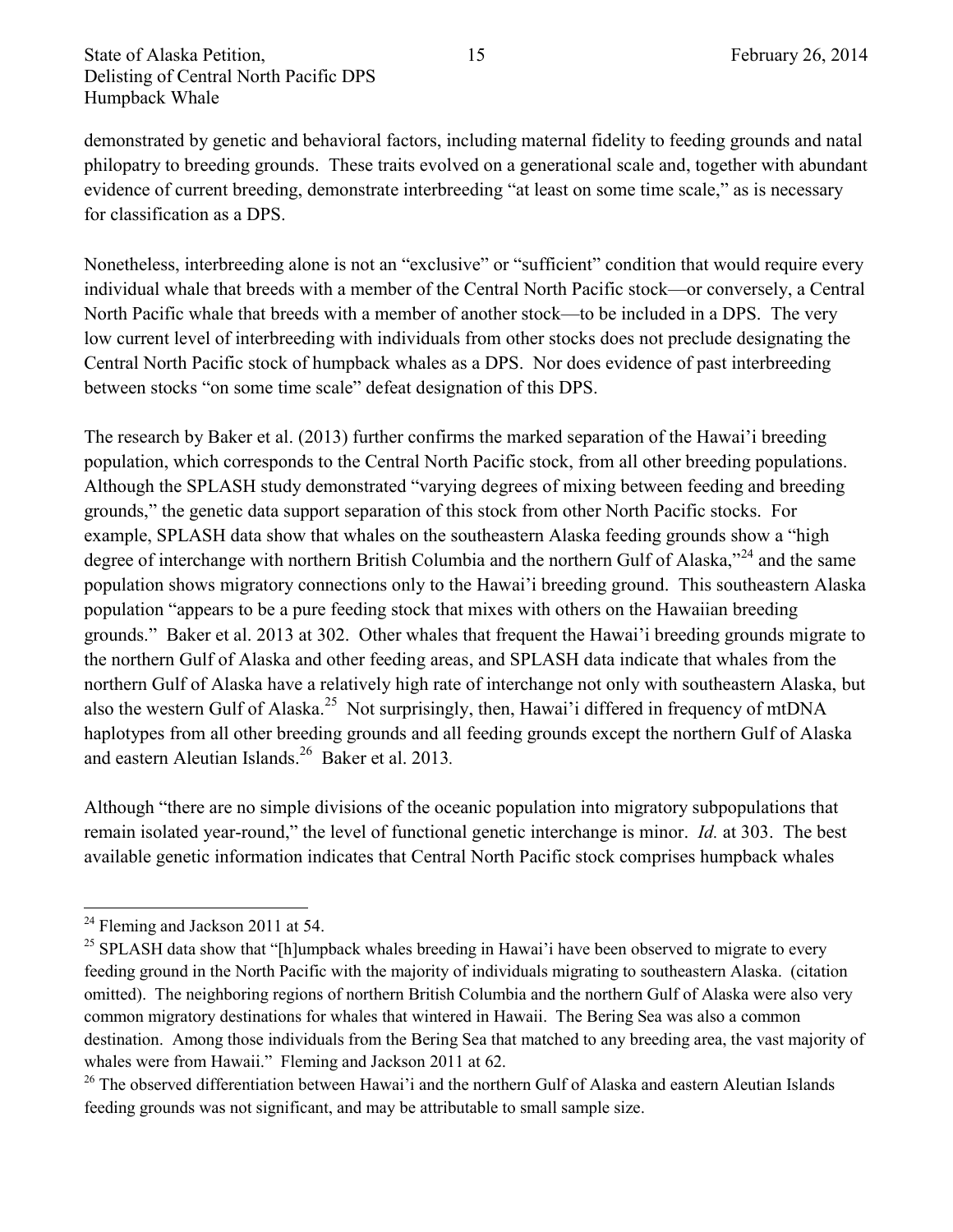from several Alaska feeding grounds that all congregate on the Hawai'i breeding grounds, and thus constitute a discrete population from a genetic standpoint.

The picture is not so clear for other North Pacific stocks, primarily because of lack of information. It appears, for example, that NMFS' currently designated western North Pacific stock may not accurately represent all of the breeding and feeding grounds for whales in that area. Instead, Baker et al. 2013 posits the existence of a second western North Pacific population for which the breeding ground has not yet been identified. The lack of information is problematic for this subpopulation, which is potentially subject to unregulated exploitation along the Japanese and Korean coasts, as well as higher levels of habitat degradation due to pollution. *Id.* As described above, concern for subpopulations in this area has also been expressed by the IUCN and others.<sup>27</sup>

#### *Significance*

 $\overline{\phantom{a}}$ 

Given that the Central North Pacific stock satisfies the definition of "discrete," we argue that it is also significant to the taxon as a whole, and therefore qualifies as a DPS. To determine significance, NMFS considers available scientific evidence of a discrete population segment's importance to the taxon to which it belongs. Of the four significance factors enumerated above, two are applicable to the Central North Pacific stock: first, factor (2), "evidence that loss of the discrete population segment would result in a significant gap in the range of a taxon," and second, factor (4), "evidence that the discrete population segment differs markedly from other populations of the species in its genetic characteristics." Thus, the Central North Pacific stock is significant as well as discrete, and qualifies as a DPS under the 1996 policy.

Evidence for the significance of this stock comes from several sources. Regarding the significant gap that would be caused by the loss of this population segment, the Hawaiian archipelago constitutes the breeding ground for approximately one half of the North Pacific Ocean's humpback whale population of approximately 21,063 individuals, as estimated from SPLASH data. NMFS 2012; Barlow et al. 2011. Of this number, an estimated 10,103 (7,469-10,103) individual whales are found seasonally in the main Hawaiian Island breeding grounds. Calambokidis et al. 2008; NMFS 2012.

Moreover, the Central North Pacific humpback whale population has expanded its breeding distribution in Hawai'i and is now known to overwinter in the Northwest Hawaiian Islands, an area estimated to provide twice the expanse of available habitat as the main Hawaiian Islands. Johnston et al. 2007;

 $27$  Calambokidis 2010 at 9: "While the overall humpback whale abundance and trends in the North Pacific are encouraging, some areas should be of concern, especially Asia. The western-most feeding and wintering areas were distinct from the rest of the North Pacific with a very low level of interchange between Asian wintering or feeding areas and those in the central and eastern North Pacific. Abundance estimates in this area are low (below historical levels based on the number taken in this region) and whales along the Asian coast appear to be subject to a high level of incidental mortality."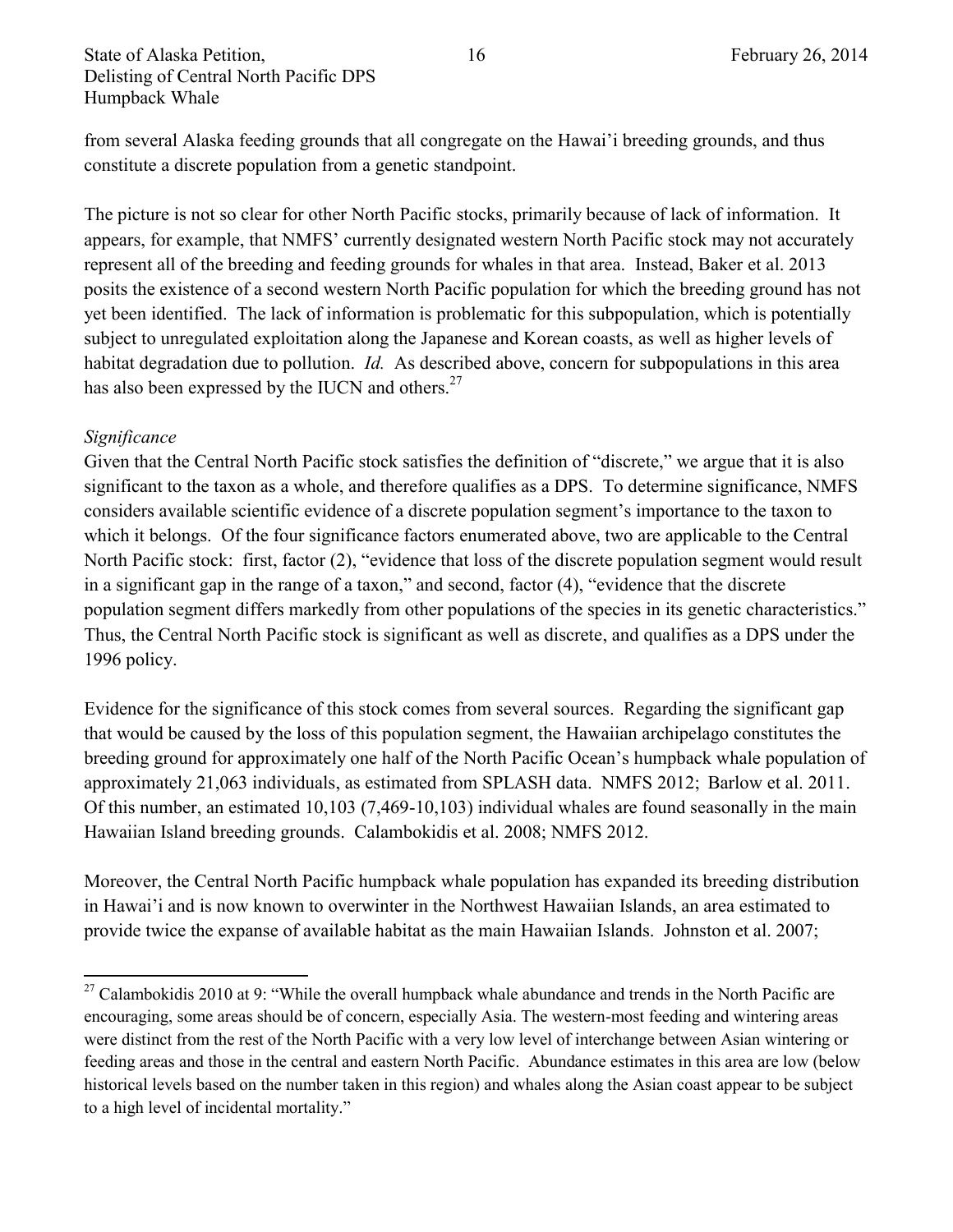Lammers et al. 2011. Loss of the Central North Pacific distinct population segment would result in a loss of approximately one half of the North Pacific population, which would unequivocally result in a significant gap in the range of the species. Even considering the Central North Pacific population's biological and ecological significance in light of congressional guidance to the Services to use their authority to list DPSs "sparingly,"<sup>28</sup> the population is indisputably significant.

The significance of the Central North Pacific stock is bolstered even further by genetic data, which demonstrates that this discrete population segment differs markedly from other populations of the species, including within the North Pacific, in its genetic characteristics. The recent publication by Baker et al. 2013 found that haplotype frequencies were markedly different among feeding regions, indicating strong maternal fidelity to feeding regions. In addition, haplotype frequencies were markedly different among breeding regions, indicating strong natal fidelity to whale birthplaces. Haplotype frequencies were significantly different even among breeding and feeding areas known (e.g., by photoidentification) to have strong connections through migration of individuals. *Id.* It appears that migratory fidelity works independently on breeding and feeding regions on an evolutionary time scale, but it is reinforced by "cultural" and behavioral factors within individual lifespans and from generation to generation, because the behavior is passed down from mother to calf. *Id.*

The best available genetic information shows significant differentiation in mtDNA haplotypes and in microsatellite allele frequencies among breeding grounds within the North Pacific, indicating marked genetic separation among humpback whale breeding grounds, which supports the designation of separate DPSs within this ocean basin. This observed differentiation between breeding populations "is consistent with the criteria for 'significance' used in determining DPS[s]" under the ESA. *Id.* at 303.

For feeding grounds, the best available genetic information draws a picture that is more complicated than the traditional view of North Pacific humpback whale stocks as "reproductively isolated, migratory units defined by longitudinal boundaries." *Id.* at 304. Nonetheless, for the Central North Pacific stock, the picture drawn by the existing data corresponds with a markedly separate, discrete, and significant population segment that qualifies as a DPS under the ESA.

#### *Conservation Status of the Population Segment*

For a population segment found to be distinct and significant, NMFS then may consider that segment's conservation status in relation to the ESA's standards for listing (i.e., whether the population segment, when treated as if it were a species, is endangered or threatened). The Recovery Plan recognized that each of the "several relatively distinct populations of humpback whales" in the North Pacific and North Atlantic "will . . . have somewhat different management requirements. Different populations may require different periods of time to double in size, but reaching that milestone within two decades will be evidence of meaningful progress." Recovery Plan at 2.

 $\overline{\phantom{a}}$  $2^8$  S. Rep. No. 96-151 at 1397 (1979).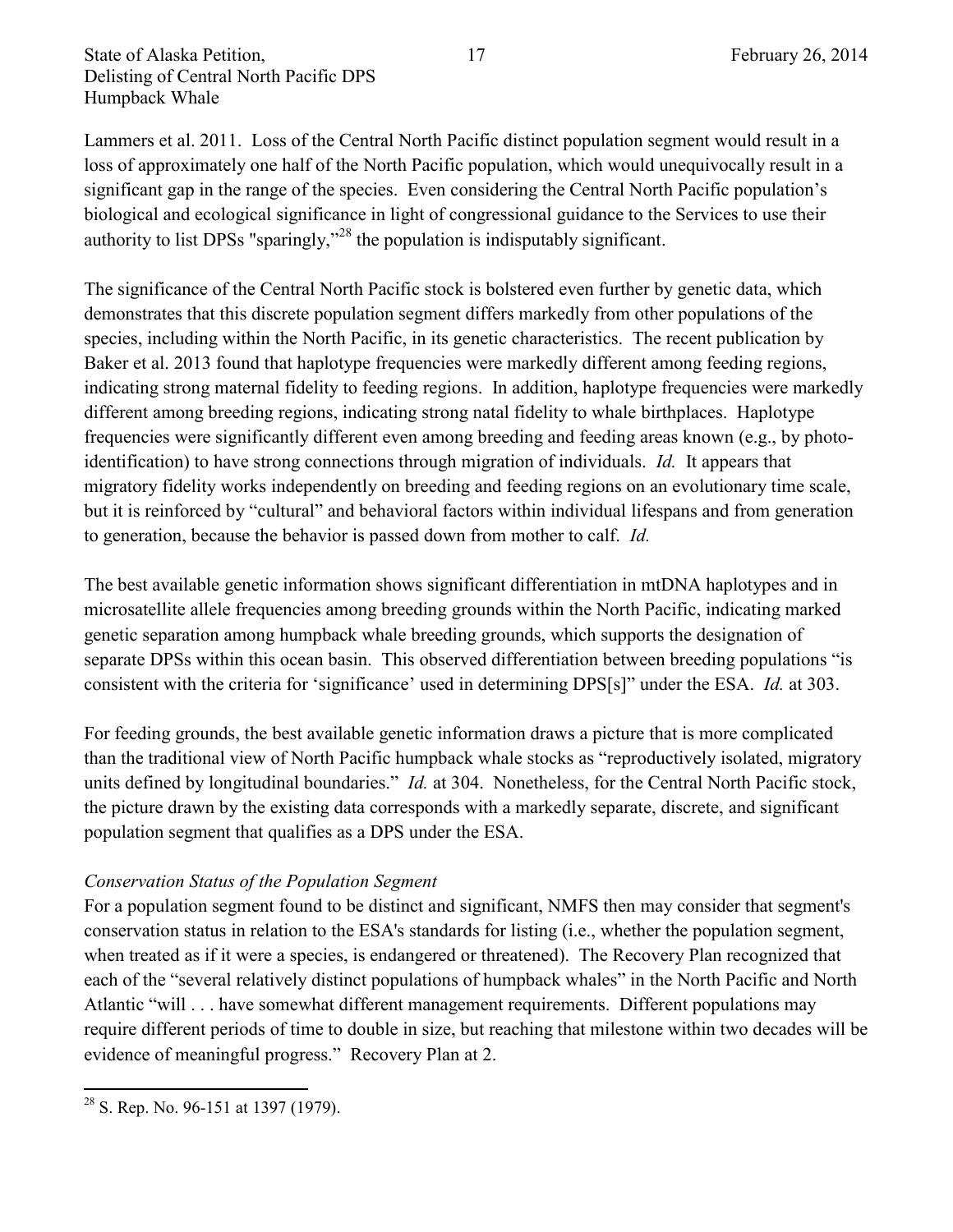Criteria for DPS evaluation were not yet established at the time of the humpback whale's listing, and the Recovery Plan did not distinguish among populations in stating its goals. Nonetheless, the Central North Pacific stock, arguably one of the Plan's "relatively distinct populations" within the Pacific Ocean, clearly has exceeded—by an order of magnitude—the Plan's milestone of doubling its size within two decades. Therefore, the stock is distinct, significant, and has far exceeded the numerical recovery goals set for subpopulations of the species. The Central North Pacific population segment is no longer threatened or endangered under the criteria set out in the Act, and therefore delisting of this segment is warranted.

## **IV.The Central North Pacific DPS Warrants Delisting**

The ESA and its implementing regulations set out five factors to be considered, either singly or in combination, to determine whether a listed species should be reclassified or removed from the list. Consideration of these factors with regard to the Central North Pacific population segment of humpback whales indicates that this population segment is no longer threatened or endangered. Threats to habitat are sufficiently controlled or neutralized; overutilization has been halted, allowing the population to make a remarkable recovery in numbers; neither disease nor predation is known to pose a threat; postlisting regulatory mechanisms are adequate to maintain or increase the population; and there are no other natural or manmade factors that threaten this population with extinction, now or in the foreseeable future. This DPS has recovered, and no longer requires the protections of the ESA. Delisting is warranted at this time.

#### A. Statutory and Regulatory Framework for Delisting

After conducting a status review, to list or delist a species the Service must consider the best available scientific and commercial data available regarding the following five factors as they relate to the definitions of endangered or threatened species:

- (A) The present or threatened destruction, modification, or curtailment of habitat or range;
- (B) Overutilization for commercial, recreational, scientific, or educational purposes;
- (C) Disease or predation;
- (D) The inadequacy of existing regulatory mechanisms; or,
- (E) Other natural or manmade factors affecting its continued existence.

16 U.S.C. § 1533(a)(1); 50 C.F.R. § 424.11(c). The Secretary, through the Service, may delist or reclassify a species on the basis of any one or a combination of these five factors. *Id*. The regulations provide that delisting can occur only if the best available data support a finding that the species is neither endangered nor threatened because it is extinct, recovered, or the original classification was in error. 50 C.F.R. §424.11(d). A delisting proposal can be generated by the Service or by a written petition from an interested person. 50 C.F.R. §424.14(a).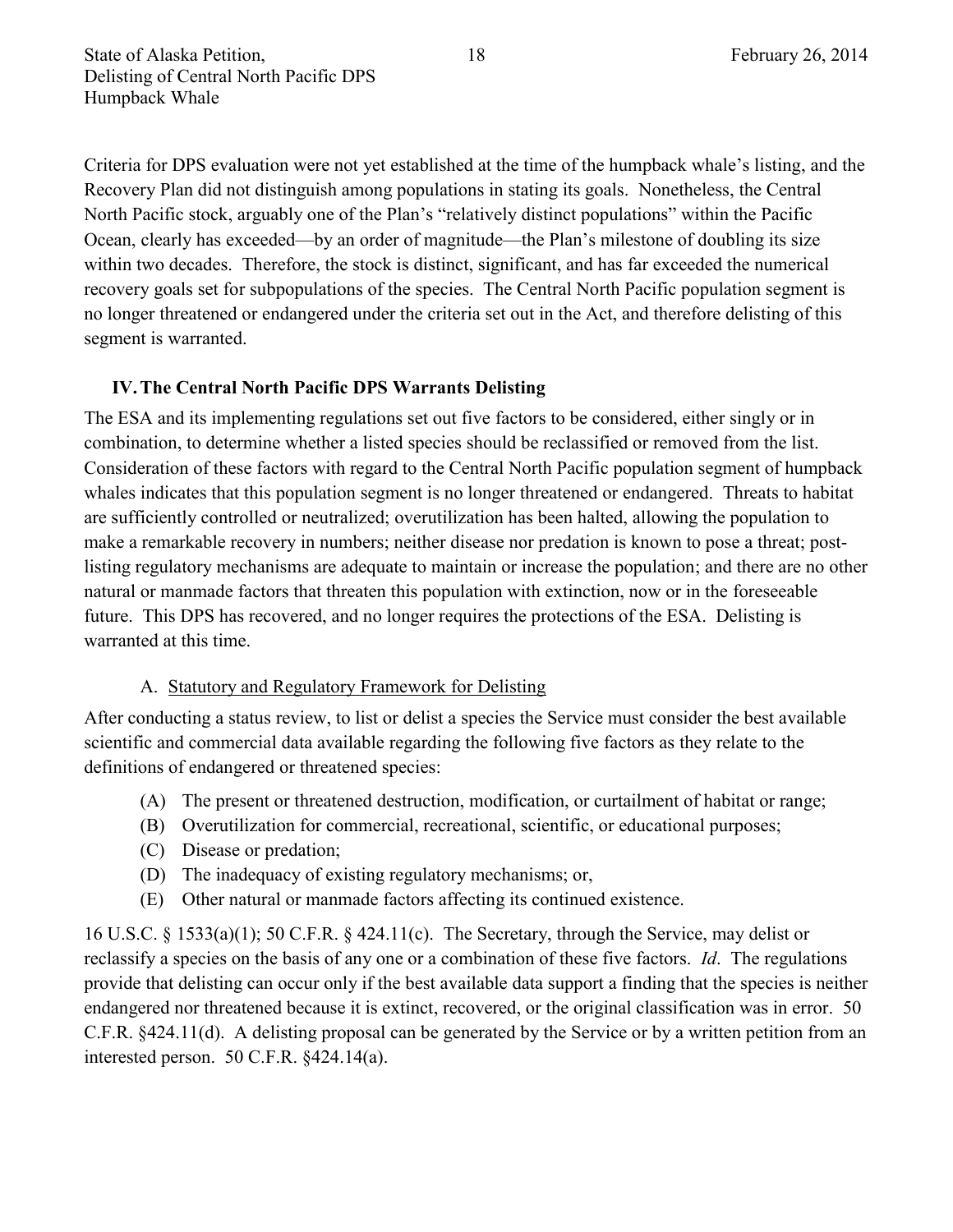## *Petition Process*

The ESA provides that "after receiving the petition of an interested person under section 553(e) of Title 5" to "remove a species" from the list of species determined to be threatened or endangered, the Secretary "shall make a finding as to whether the petition presents substantial scientific or commercial information indicating that the petitioned action may be warranted." 16 U.S.C. § 1533(b)(3)(A).

The regulations adopted by NMFS closely track the relevant statutory provisions, while elaborating on the standards the Secretary should apply. The regulations specify that "substantial information" means "that amount of information that would lead a reasonable person to believe that the measure proposed in the petition may be warranted." 50 C.F.R.  $\S$  424.14(b)(1).

The petition process establishes "mandatory bright lines of both timing and behavior that are readily open to judicial review." *Wyoming v. U.S. Dep't of Interior*, 360 F. Supp.2d 1214, 1229 (D. Wyo. 2005). In those cases in which the Secretary determines that a petition does present "substantial scientific or commercial information" that indicates that the requested delisting "may be warranted," the Secretary is then required to "promptly commence a review of the status" of the species at issue. 16 U.S.C. § 1533(b)(3)(A).

Thereafter, the Secretary must, within 12 months of initially receiving the petition, make one of the following findings:

- (i) The petitioned action is not warranted, in which case the Secretary shall promptly publish such finding in the Federal Register.
- (ii) The petitioned action is warranted, in which case the Secretary shall promptly publish in the Federal Register a general notice and the complete text of a proposed regulation to implement such action . . .
- (iii) The petitioned action is warranted, but that
	- (I) the immediate proposal and timely promulgation of a final regulation implementing the petitioned action . . . is precluded by pending proposals to determine whether any species is an endangered species or a threatened species, and
	- (II) expeditious progress is being made to add qualified species to either of the lists published under subsection (c) of this section and to remove from such lists species for which the protections [under the ESA] are no longer necessary;

in which case the Secretary shall promptly publish such finding in the Federal Register, together with a description and evaluation of the reasons and data on which the finding is based.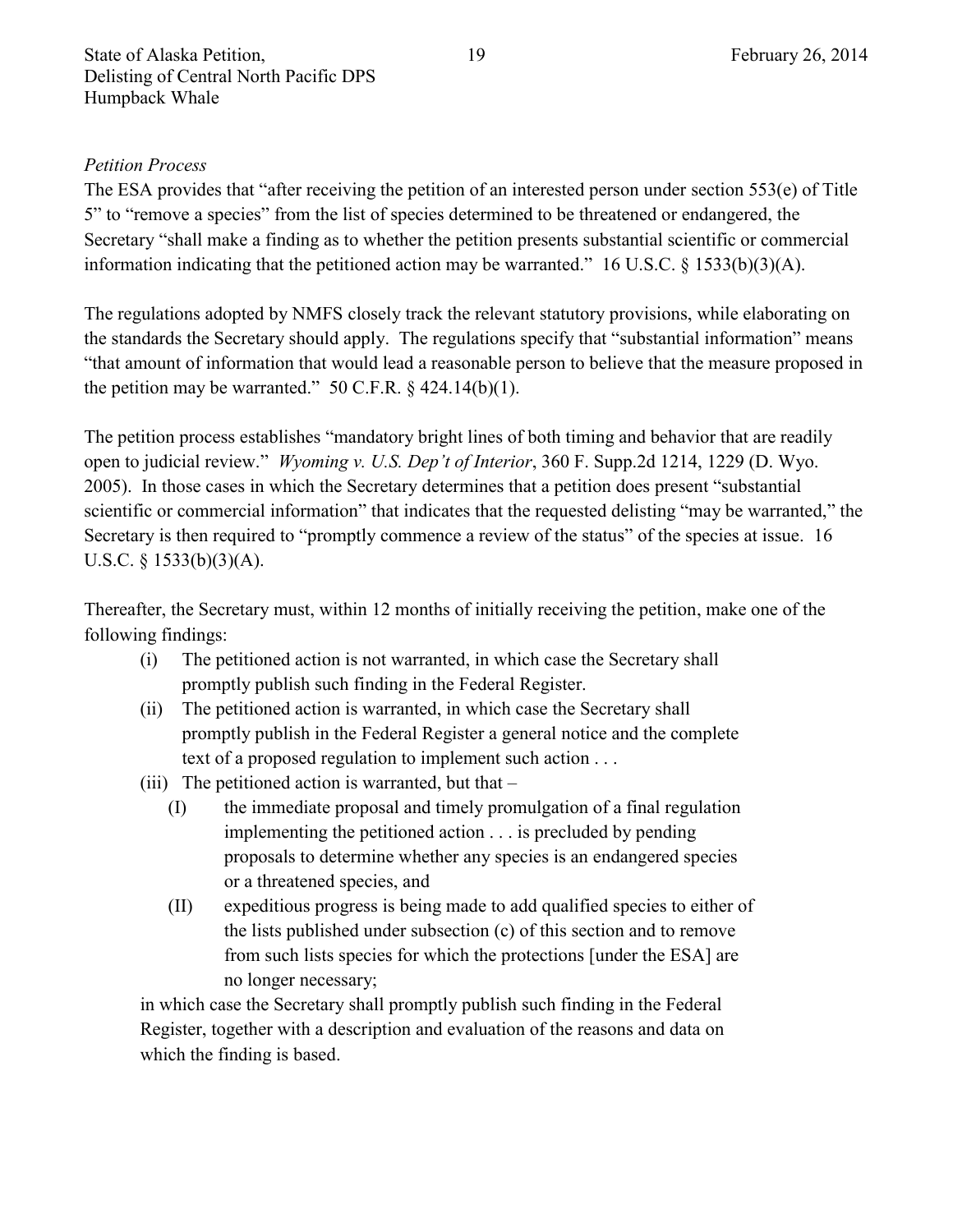16 U.S.C. § 1533(b)(3)(B)(i)-(iii). A finding that the petition is "not warranted" under clause (i), or that the petition is "warranted" but "precluded" under clause (iii), is subject to judicial review. 16 U.S.C. §  $1533(b)(3)(C)(ii)$ .

While the Secretary is not required to undertake a status review for every petition it receives, the "standard for evaluating whether substantial information has been presented by an 'interested person' is not overly burdensome," in that "conclusive information" is not required at this stage of the process, and a "reasonable person" standard is used to determine whether "substantial information has been presented to indicate that the action may be warranted." *Moden v. U.S. Fish and Wildlife Service*, 281 F. Supp. 2d 1193, 1204 (D. Or. 2003).

In assessing whether a petition meets the "may be warranted" threshold, the Secretary is directed to consider whether the petition:

- (i) clearly indicates the administrative measure recommended and gives the scientific and any common name of the species involved;
- (ii) contains detailed narrative justification for the recommended measure, describing, based on available information, past and present numbers and distribution of the species involved and any threats faced by the species;
- (iii) provides information regarding the status of the species over all or a significant portion of its range; and,
- (iv) is accompanied by appropriate supporting documentation in the form of bibliographic references, reprints of pertinent publications, copies of reports or letters from authorities, and maps.

50 C.F.R. § 424.14(b)(2)(i)-(iv).

The regulations indicate that a species may be delisted only if the petition-submitted information "substantiate[s] that [the species] is neither endangered nor threatened for one or more of the following reasons:"

- (1) the species is considered to be extinct;
- (2) the species has recovered to the point that "protection under the Act is no longer required;" or
- (3) the initial classification of the species as endangered or threatened was in error.

50 C.F.R. § 424.11(d)(1)-(3). The Secretary must take into account the efforts of states or foreign nations to protect the species. *Id*. § 424.11(f).

The Secretary's decision to delist a species for these reasons "should be based on the information presented by the petitioner." U. S. Fish and Wildlife Service and NMFS, Endangered Species Petition Management Guidance , Division of Endangered Species, July 1996, at 14. The Secretary "will make a 'substantial' 90-day finding if information submitted with and referenced in the petition and unassessed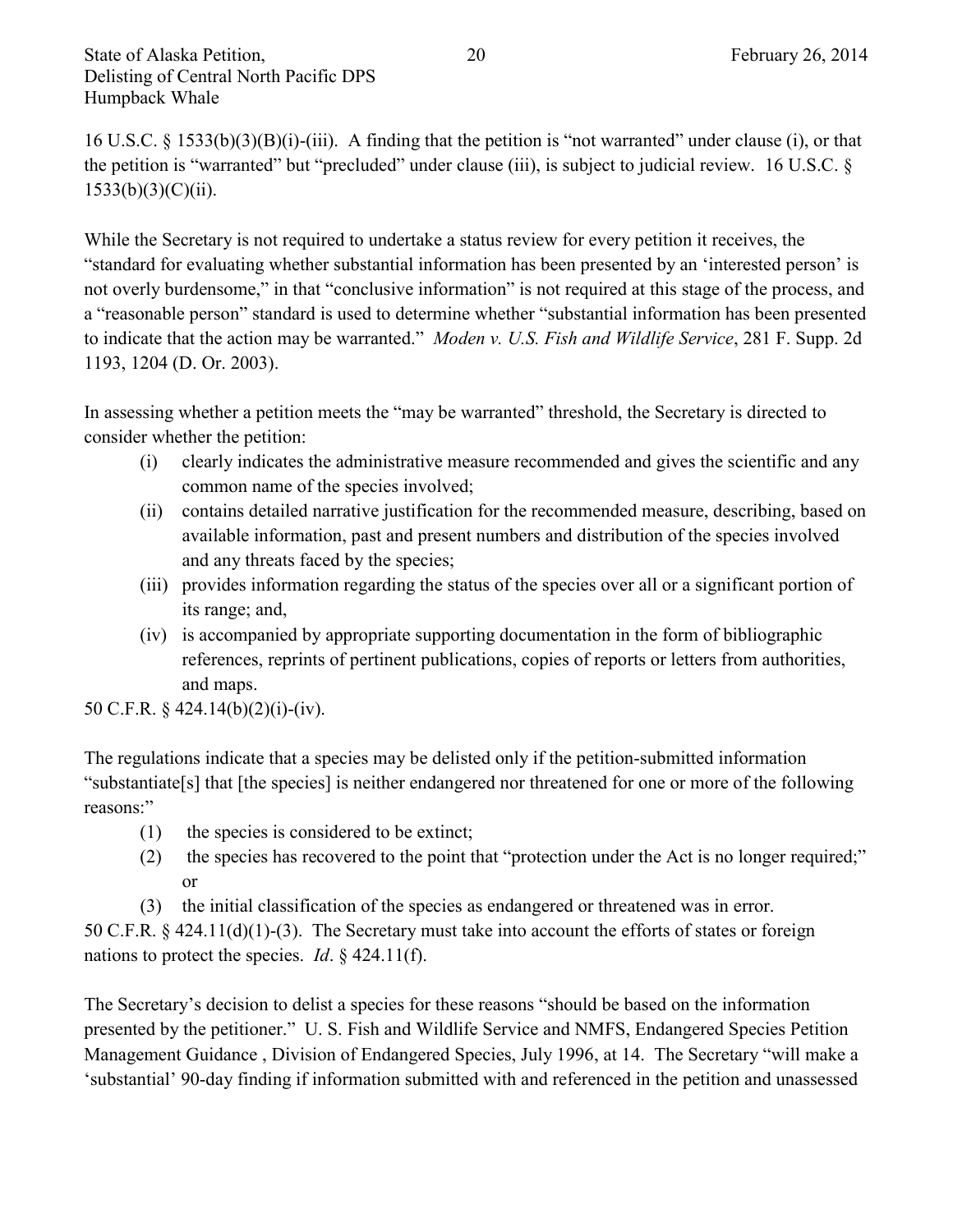information added to the Service's files after a species was listed indicates that the species *may* have achieved the recovery objectives for . . . delisting." *Id*. at 15 (emphasis added).

#### *Recovery Criteria*

 $\overline{\phantom{a}}$ 

A species is considered to have recovered if the best scientific and commercial data available indicate that it is no longer endangered or threatened.<sup>29</sup> "Threatened species" means "any species which is likely to become an endangered species within the foreseeable future throughout all or a significant portion of its range." 16 U.S.C. § 1532(20). "Endangered species" means "any species that is in danger of extinction throughout all or a significant portion of its range . . . ." *Id.* at § 1532(6).

A species reaches "recovery" when there is "improvement in the status of listed species to the point at which listing is no longer appropriate under the criteria set out in [16 U.S.C. § 1533(a)(1)]." 50 C.F.R. § 402.02.<sup>30</sup> Importantly, recovery does not mean that all threats to a species have been eliminated. Rather, recovery means that threats to the species have been "controlled."<sup>31</sup> Thus, recovery represents the point at which a species is no longer declining and threats to its survival have been controlled or neutralized, but not necessarily eliminated.

This broad policy is reflected in the Recovery Plan, which provides that the intent is to assist humpback whale populations "to grow and reoccupy areas where they were historically found." Recovery Plan at 1. The Plan notes, however, that a goal for humpback whale populations "to reach the equilibrium carrying capacities that prevailed before commercial hunting" may not be feasible, because of increased use of humpback whale habitat by humans. *Id.*

Although a published recovery plan provides useful guidance in the Service's decision to delist a species, it is not binding and the Service may rely on other factors in determining whether a species has recovered. *Friends of Blackwater v. Salazar*, 691 F.3d 428, 434 (D.C. Cir. 2012) (In holding recovery plan not binding on Service's decision to delist, the court reasoned that "as with a map, it is possible to reach one's destination—recovery of the species—by a pathway neither contemplated by the traveler

<sup>29</sup> 50 C.F.R. § 424.11(d)(2); *see also* Endangered and Threatened Wildlife and Plants: Notice of Interagency Cooperative Policy on Information Standards Under the Endangered Species Act, 59 Fed. Reg. 34271 (July 1, 1994) (discussing "best scientific and commercial data").

<sup>&</sup>lt;sup>30</sup> See also NMFS, Interim Endangered and Threatened Species Recovery Planning Guidance Version 1.3, June 2010; 122 pp. at § 1.1 ("Recovery is the process by which listed species and their ecosystems are restored and their future is safeguarded to the point that protections under the ESA are no longer needed.").

<sup>31</sup> 2008 Recovery Plan for the Steller Sea Lion Eastern and Western Distinct Population Segments (*Eumetopias jubatus*) Revision. National Marine Fisheries Service, National Oceanic and Atmospheric Administration. P. VII-4; *See also Center for Biological Diversity v. Kempthorne*, 607 F. Supp. 2d 1078, 1088 (D. Ariz. 2009) (recovery

is "the process that stops or reverses the decline of a species and neutralizes threats to its existence") (quoting *Defenders of Wildlife v. Babbitt*, 130 F. supp. 2d 121, 131 (D.D.C. 2001)).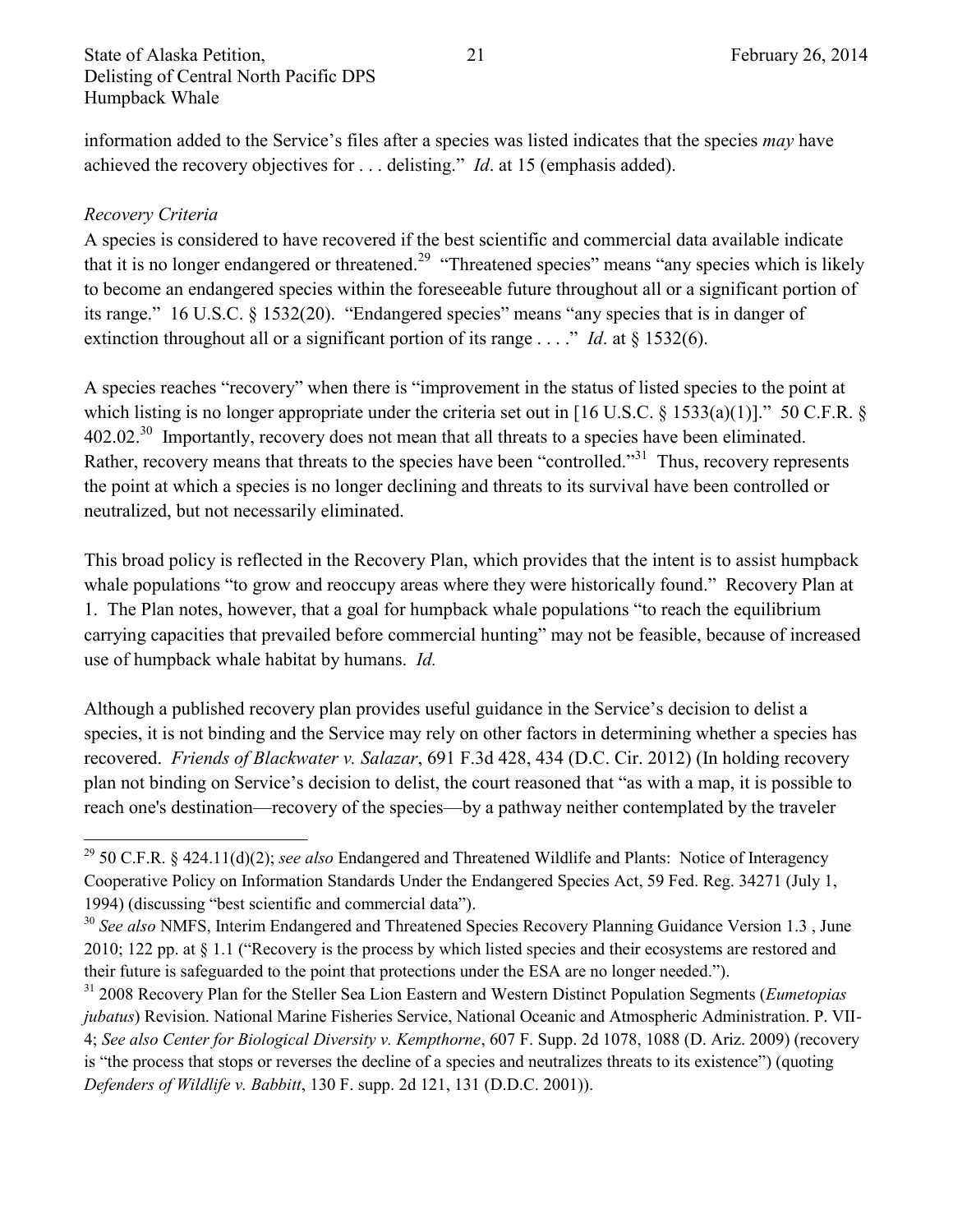State of Alaska Petition, 22 February 26, 2014 Delisting of Central North Pacific DPS Humpback Whale

setting out nor indicated on the map."). The humpback whale Recovery Plan recognizes the dynamic nature of such a plan, stating that "[r]ecovery efforts may be modified, reduced or ended at any point during the planning process as new information becomes available or if there is sufficient evidence to indicate that protection under the ESA is no longer necessary." Recovery Plan at iii.

## **V. Analysis of Endangered Species Act Delisting Factors**

The five statutory factors the Service must consider in determining whether a listed species should be reclassified or removed from the list of endangered and threatened species are discussed below as applied to the Central North Pacific stock of humpback whales. This analysis indicates that delisting of the Central North Pacific DPS of humpback whale is warranted.

## *Factor A: The present or threatened destruction, modification, or curtailment of its habitat or range has been sufficiently controlled or reduced to the point that protections under the ESA are no longer needed.*

The Central North Pacific population of the humpback whale utilizes a variety of habitats in its breeding grounds, feeding areas, and in migration. Areas used during breeding and calving are generally less than 200 m in depth and maintain an average temperature of at least 21.1°C. Johnston et al. 2007. Productive coastal habitats tend to be used for feeding, but offshore areas are used as well. Straley 2010; Alaska Natural Heritage Program ("ANHP") 2013. Humpback whales are considered generalists, but may exhibit regional food preferences. The majority of their diet consists of euphasiids and small schooling fish. ANHP 2013. In Alaska, Straley (2010) cited herring (*Clupea* sp.), capelin (*Mallotus villosus*), and sandlance (*Ammodytes* sp.) as common in individual whale diets in offshore areas, whereas zooplankton was more common in inshore diets.

Widespread exploitation from commercial whaling caused the precipitous decline of humpback whale populations, including the Central North Pacific stock. Since this threat was halted, however, the global population has rebounded substantially. Several potential threats to humpback whale habitat persist, however, that if not controlled could theoretically hamper their continued recovery. Recovery Plan at 25. Known and potential threats to habitat range-wide include chemical pollution, coastal development, and competition for resources with humans. *Id.* at 30-32. There is no evidence, however, that any of these threats has prevented the substantial recovery of the Central North Pacific humpback whale population to date, suggesting that these threats are sufficiently controlled or reduced within the range of this stock.

As the Recovery Plan states, "[c]urrent levels of offshore oil and gas development do not appear to prevent the potential for recovery of humpback whale populations." *Id.* at 30. This assertion is confirmed by the strong population recovery noted in terms of consistent annual rates of increase of approximately 7%, which have led to the growth of the Central North Pacific population from an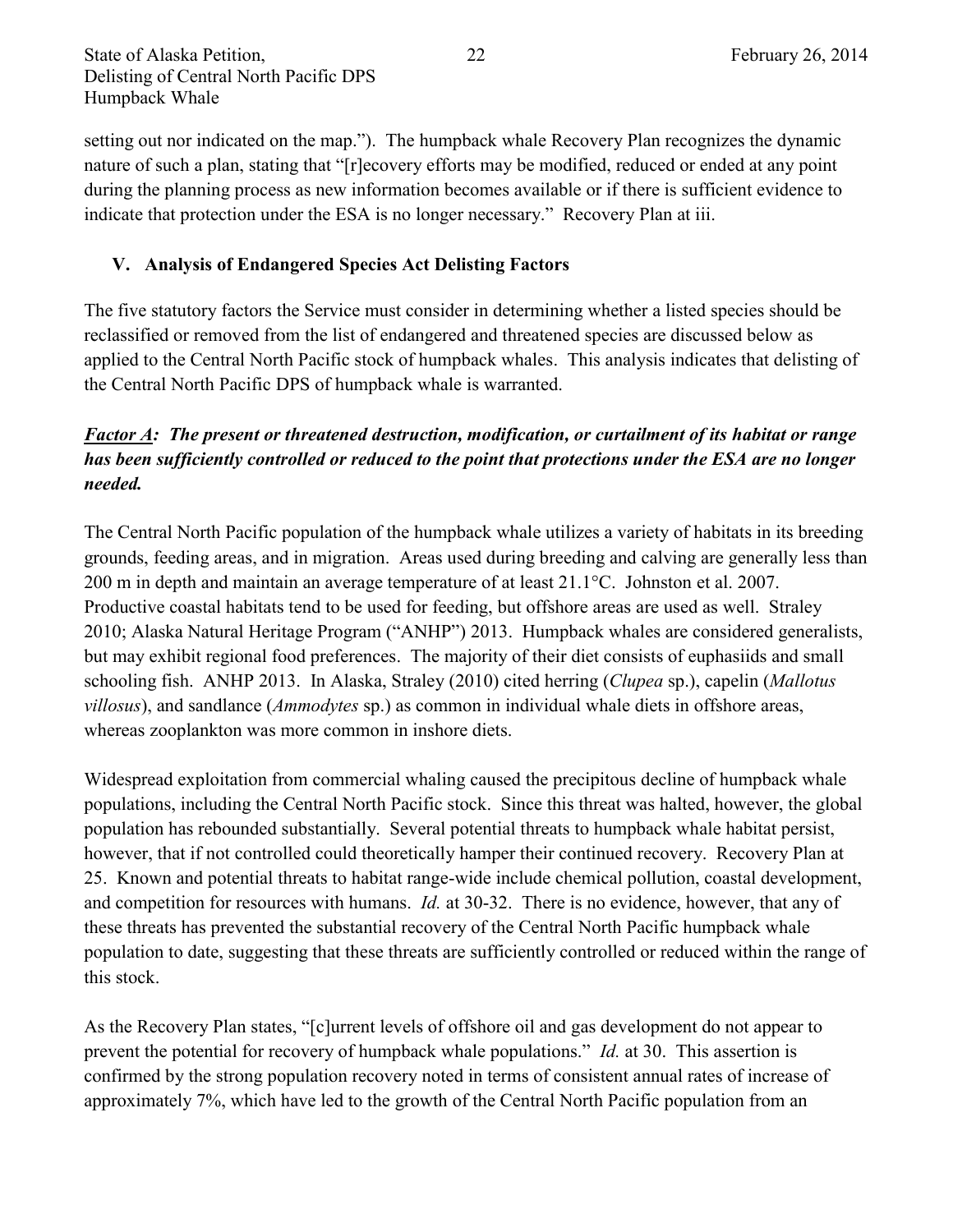estimated 3,000 to 5,000 in 1993, to an estimated 10,103 individuals in 2006, despite increases in the level of offshore oil and gas development since the Recovery Plan was written. Barlow et al. 2011; NMFS 2012. Moreover, Elfes (2010) concluded that concentrations of persistent organic pollutants sampled during the SPLASH study did not represent a significant conservation threat to the Central North Pacific population, since all Alaska feeding areas demonstrated concentrations of less than 1000ng/g of contaminants analyzed.

Additionally, the Alaska Department of Environmental Conservation's ("ADEC") agency mission involves the permitting and authorization of actions relating to oil and gas development, oil spill prevention and response, pollutant discharges and other activities affecting the waters of Alaska. The Industry Preparedness Program ("IPP") requires regulated facilities and vessels to develop stateapproved oil spill response and contingency plans, to establish a facility-wide spill prevention program, and to ensure that personnel, equipment and financial resources are available to respond to spills. In the event of a spill, the Prevention and Emergency Response Program ("PERP") serves as the State's emergency responders to oil and hazardous substance spills and ensures that cleanup measures are implemented as soon as possible.

The ADEC Water Division regulates water quality through the water quality and wastewater standards found at 18 AAC 70, 18 AAC 72, and 18 AAC 83. These regulations provide specificity for the State's implementation of the federal Clean Water Act, 33 U.S.C. § 1251 *et seq.* Alaska's water-quality standards apply to both marine and fresh waters and protect water quality for a wide variety of uses, including growth and propagation of aquatic life. The Division's Alaska Pollutant Discharge Elimination System ("APDES") regulates wastewater discharge from municipal systems, cruise ships, engineering and mining operations, industrial operations, seafood processing facilities, and stormwater pollution, through review and approval of construction, operation, and pollution prevention plans.

Despite increased coastal development in its Hawai'i breeding grounds, the Central North Pacific population of humpback whales has been increasing since at least 1979, and has been expanding its distribution within the Hawaiian archipelago. Lammers et al. 2011. Numbers of humpback whales have increased substantially in the waters off the island of Hawai'i, as well as Kauai. In addition, breeding behavior and calving has been documented in the northwest Hawaiian Islands area. Johnston et al. 2007. These areas are protected within the Papahānaumokuākea Marine National Monument, of which 14,700 km<sup>2</sup> consists of suitable breeding and calving habitat for humpback whales. The Monument is protected from coastal development and provides almost double the humpback whale breeding habitat as that within the waters of the main Hawaiian Islands. *Id.*

Currently, both the ESA and MMPA provide protection for humpback whales and their habitat, including prey populations. In addition, the Magnuson-Stevens Fishery Conservation and Management Act ("MSA"), and the Fisheries Act of Canada provide for sustainable state and federal fisheries management, which contributes to humpback whale conservation. Fisheries management by the State of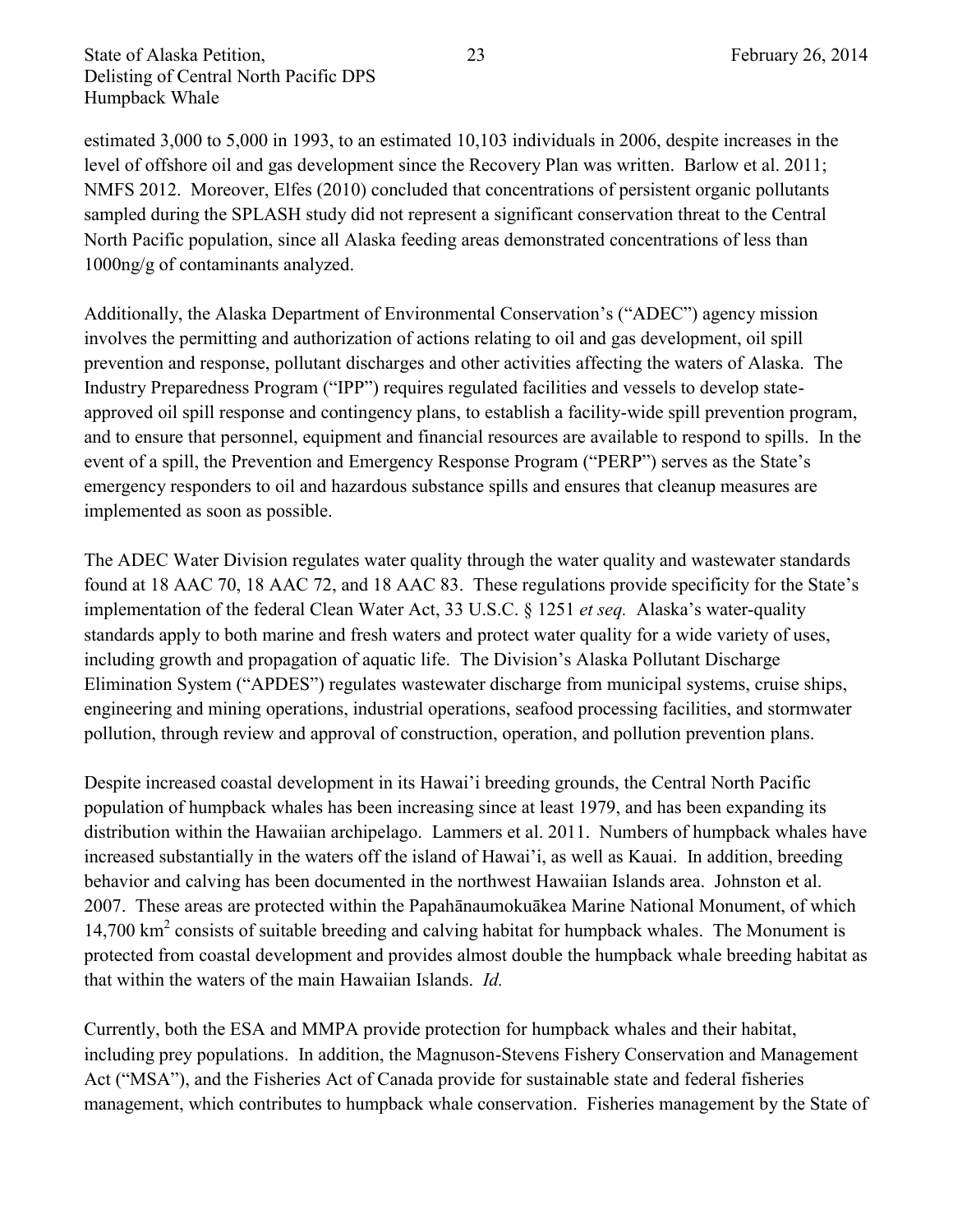Alaska is based on careful monitoring and scientific assessments, in accordance with the maximum sustained yield principle as mandated by the constitution of Alaska, and is regarded by many as a model of successful natural resource stewardship. For example, the state's science-based management and regulation of take of herring benefits humpback whales when feeding in Alaska waters.<sup>32</sup> Importantly, following delisting of the Central North Pacific humpback whale DPS, the MMPA and the existing federal and Canadian fishery management regime will continue to provide protections for whales and their habitat, including prey populations.

## *Factor B: Overutilization for commercial, recreational, scientific, or educational purposes is no longer a threat.*

The global decline of humpback whale whales is universally attributed to direct mortality from commercial whaling practices, which were banned by the IWC in 1966. *See, e.g.*, IWC 2013; ANHP 2013; Fleming and Jackson 2011 at  $15^{33}$  Neither commercial nor recreational harvest of humpback whales is allowed under the MMPA, and human-caused mortality in the Central North Pacific population from subsistence harvest or take during scientific research is virtually nil. Some humpback whales may still be taken by Japan under their "scientific whaling" program, but the number of whales taken is few and would almost certainly come from the western North Pacific stock, rather than the Central North Pacific population, due to the extremely low level of interchange among breeding areas.

Commercial and educational whale watching is increasing in both Alaska and Hawai'i, raising concerns regarding potential disturbance from vessel noise and potential collisions with ships. NMFS 2012. NMFS promulgated regulations<sup>34</sup> to address these concerns: in Hawai'i, the regulations prohibit approach within 100 yards of humpback whale whales, establish a minimum overflight altitude, and provide a NOAA hotline to report interactions. In Alaska, restrictions are in place that prohibit approaching humpback whales within 100 yards, and vessel operations must take place at a "slow, safe speed." Despite the potential negative effects of the increase in vessel traffic, the Central North Pacific population is still increasing at 7% per year, and NMFS has repeatedly issued negligible impact determinations for this stock. NMFS 2012; NMFS 2010.

 $\overline{\phantom{a}}$ 

<sup>&</sup>lt;sup>32</sup> Although conservation groups submitted a petition to list Southeast Alaska herring stocks to NMFS in 2008 and NMFS is currently conducting a status review, the alleged decline runs counter to ADF&G data on herring stocks in Southeast. We are confident that listing will be found not warranted at this time.

 $33$  "Modern whaling caused substantial declines in all humpback whale populations in the mid-20<sup>th</sup> century, but since the 1966 ban on commercial humpback whaling, whaling is no longer a significant factor impeding recovery."

<sup>&</sup>lt;sup>34</sup> 50 CFR 224.103 (Special Prohibitions for Endangered Marine Mammals.)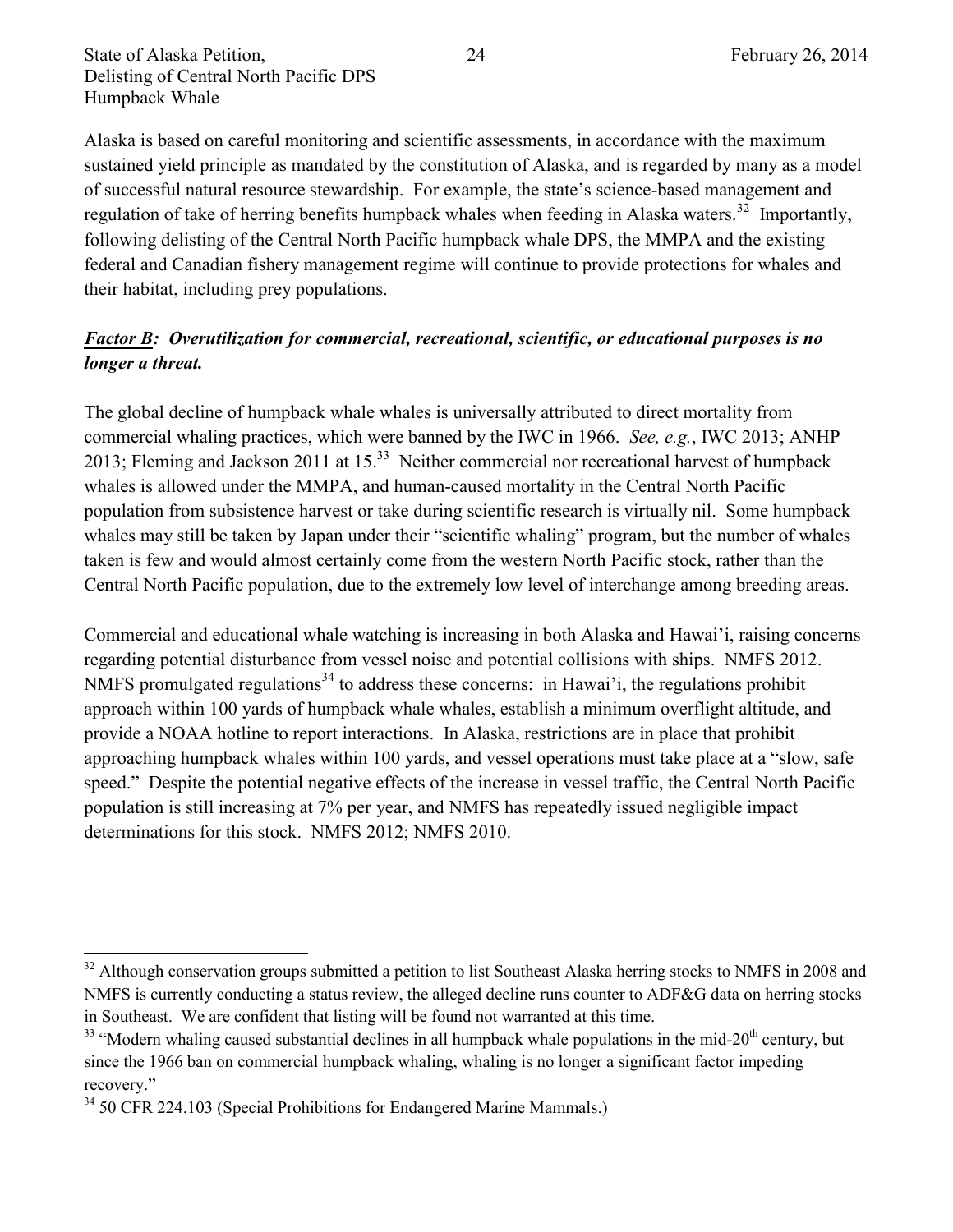$\overline{a}$ 

#### *Factor C: Disease or predation is not a threat*

The Recovery Plan does not list disease or predation as a known or potential impact to humpback whales, but acknowledges that little is known about natural mortality in this species. Recovery Plan at 11. The killer whale (*Orcinus orca*) is thought to be the most common predator of humpback whale whales, but predation by large sharks is also likely, and attacks by false killer whales (*Pseudorca crassidens*) have been reported. COSEWIC 2011. Juveniles appear to be more susceptible to predation events, but the continued positive rate of population increase indicates that predation is not limiting the strong recovery observed over the last 30 years. Mehta et al. 2007.

The only diseases and parasites known to occur within the Central North Pacific population are limited to those endemic to the population. To date there is no indication that disease or parasites have had population level impacts. Recovery Plan at 11.

#### *Factor D: Existing regulatory mechanisms are adequate to conserve the species*

Virtually all of the scientific literature indicates that the most important protection for the humpback whale has been the 1966 international ban on commercial whaling of this species by the IWC in 1966. In 1982, the IWC implemented a "pause" in commercial whaling on all stocks from the 1985-86 season forward. This "commercial whaling moratorium' remains in effect, although Norway and Iceland take whales under an objection to the moratorium. IWC 2014. More relevant to humpback whales in the North Pacific, the Russian Federation registered but currently does not exercise an objection to the moratorium decision. *Id.*

Currently, both the MMPA and ESA provide protections for humpback whales, and prey species are highly regulated under the MSA. Though delisting the humpback whale will remove ESA protections, commercial and recreational harvest of humpback whales will remain prohibited under the MMPA, with limited exceptions for subsistence harvest. *See* 16 U.S.C. § 1371. Just as the MMPA provides adequate protections for the Central North Pacific population for waters under U.S. jurisdiction, the Marine Mammal Regulations of the Fisheries Act, as well as SARA, afford legal protections to humpback whales in Canada. COSEWIC 2011. Although the species was recently downlisted in Canada to the "Special Concern," category, under that designation it will still be monitored and protected under  $SARA.<sup>35</sup>$ 

 $35$  SARA (S.C. 2002, c.29) subsection 65 provides that "[i]f a wildlife species is listed as a species of special concern, the competent minister must prepare a management plan for the species and its habitat. The plan must include measures for the conservation of the species that the competent minister considers appropriate and it may apply with respect to more than one wildlife species."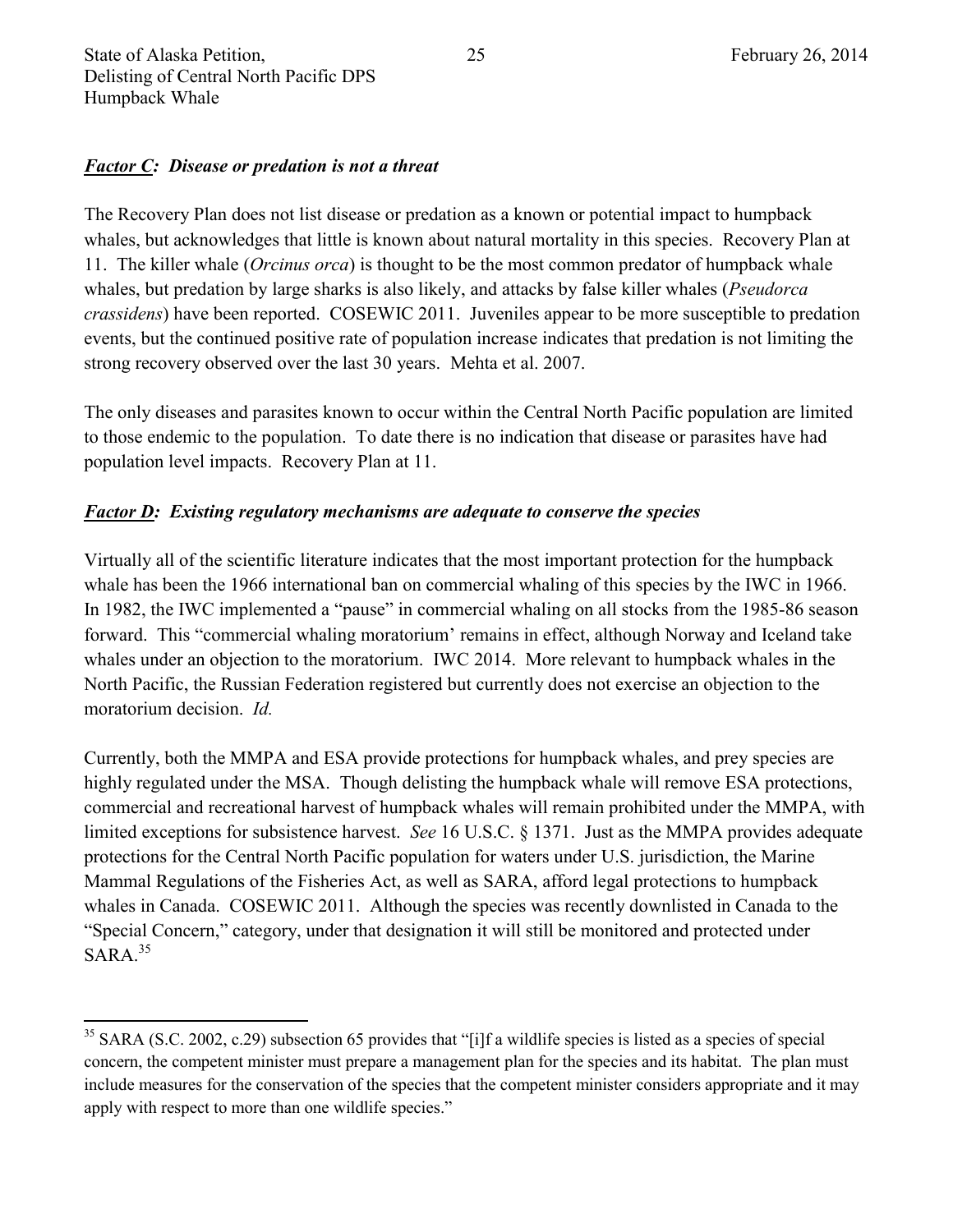The MSA provides further protection to humpback whales in part by providing for appropriate fisheries management. Under the MSA, each fishery management plan must include standardized methodologies to minimize bycatch and to maintain healthy and stable fish stocks. *See, e.g.* 16 U.S.C. §1853(a)(1) and (10). This not only protects the humpback whales themselves, but also protects the ecosystem in which they live as a whole. If necessary, further conservation actions can also be pursued by federal, state, and local governments to ensure that the whales are adequately protected.

Additionally, breeding ground habitat is protected by the U.S. Marine Protection, Research, and Sanctuaries Act of 1972, which created the Humpback Whale National Marine Sanctuary. The creation of the Papahānaumokuākea Marine National Monument in 2006 also has contributed substantially to breeding ground habitat protections. In addition, Canada in 2010 established the Gwaii Haanas National Marine Conservation Area Reserve, which protects a marine area of 3400 square kilometers in a primary feeding habitat for humpback whales in British Columbia waters. COSEWIC 2011 at 21.

Protections of humpback whales under existing regulatory mechanisms, including the ESA, have led to the strong recovery of this population, resulting in the achievement of all recovery goals. After delisting, any potential threats from human disturbance can be controlled through continued monitoring and management under the MMPA, the MSA, the Fisheries Act of Canada, and SARA, as well as the IUCN, IWC, and CITES.

Moreover, even after delisting, the ESA will provide additional protections in the form of continued monitoring obligations. Section 4(g) of the ESA requires that NMFS cooperate with states to implement a monitoring system for at least five years to document the status of all species that have recovered and to ensure that species have correctly been removed from the threatened and endangered species lists. In particular, after a final rule to delist a species has become effective, NMFS:

shall implement a system in cooperation with the States to monitor effectively for not less than five years the status of all species which have recovered to the point at which the measures provided pursuant to this Act are no longer necessary [and] which . . . have been removed from either of the lists.

16 U.S.C.  $\S$  1533(g)(1). Thus, if the humpback whale is delisted, NMFS is committed to conducting at least 5 years of monitoring of whale populations to ensure that the population remains stable or improving.

The purpose of this post-delisting monitoring is to verify that a species delisted due to recovery remains secure from the risk of extinction after it no longer has the full protections offered by the ESA. If monitoring results indicate that the well-being of a recovered species is at significant risk, then NMFS can use the emergency listing provisions of the ESA to re-list the species. *See* 16 U.S.C. § 1533(g)(2). Thus, the ESA has a built-in regulatory mechanism that requires NMFS to develop and implement a monitoring plan to ensure protection of the humpback whale.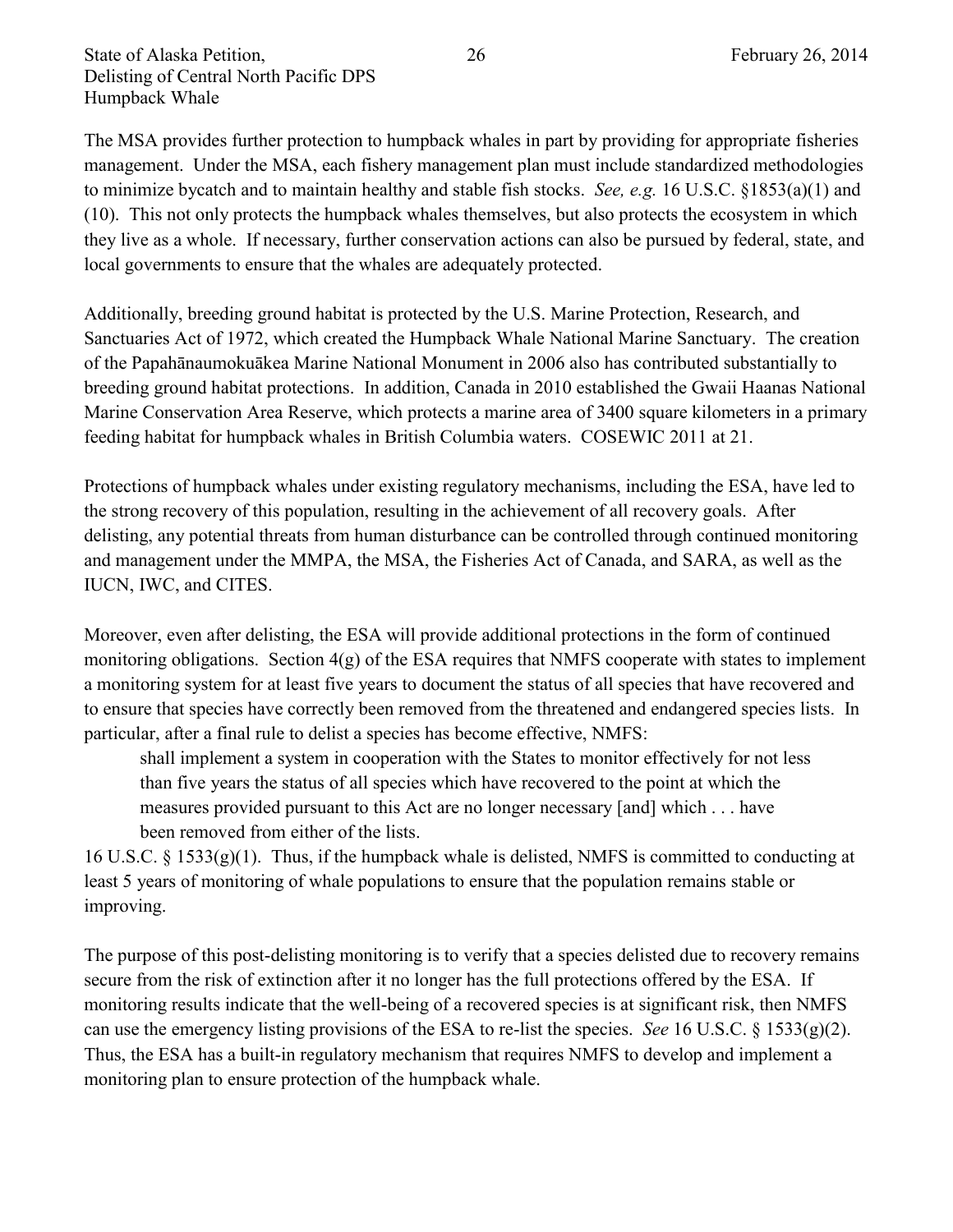As detailed above, existing non-ESA regulatory mechanisms adequately protect the humpback whale. Protection of the Central North Pacific population of humpback whales will be further secured by the post-delisting monitoring plan. Such a plan can address any potential future threats and provide for research and monitoring of the potential impacts of increased vessel traffic and tourism. Long-term monitoring also will provide insight into migration routes, poorly understood areas of occurrence (e.g., the Aleutian Islands), and behavior of non-migratory individuals.

## *Factor E: Other natural or manmade factors affecting its continued existence have been sufficiently reduced or do not pose a threat*

The Recovery Plan identifies entrapment and entanglement in fishing gear (Recovery Plan, pp. 25-6), collisions with ships (Recovery Plan, pp. 26-7), and acoustic disturbance (Recovery Plan, pp. 27-30) as manmade impacts that can potentially affect humpback whale population levels.

## *Interactions with fisheries*

Both Category I and Category II fisheries occur within the range of the Central North Pacific population of humpback whales. NMFS has documented low levels of non-serious interactions as well as serious injuries and mortalities in the past decade. NMFS 2010. From 2003 to 2007, an average annual nonlethal "take" of 5.4 animals occurred in the Alaska and Hawai'i fisheries. *Id*. The 2010 NID concluded that "the annual mortality and serious injury incidental to commercial fisheries in Hawai'i (0.2) and Alaska (5.2) . . . will have a negligible impact for purposes of issuing a permit under section  $101(a)(5)(E)$  of the MMPA . . . [t]he expected level of mortality and serious injury incidental to commercial fisheries will not cause more than a 10% increase in the time to recovery of [Central North Pacific] whales." *Id.* at 39. Moreover, despite a trend cited by the 2010 NID of increasing entanglements for this stock, the observed Alaska and Hawai'i commercial-fisheries related mortality and serious injuries decreased from 2006 through 2010, to an average of 2.6 animals per year, as reported in the 2012 Stock Assessment Report. NMFS 2012.

#### *Ship strikes*

Serious injuries and mortalities are also reported in Alaskan and Hawaiian waters from ship strikes, as might be expected given the considerable increase in whale numbers. Neilson et al. 2012. For the period of 2003 to 2007, the average annual mortality and serious injury rate for humpback whales in the Central North Pacific population due to ship strikes was 1.3 animals per year. NMFS 2010. From 2006 through 2010, this figure remained consistent, with an average annual take of 1.4 animals reported in the 2012 Stock Assessment. NMFS 2012.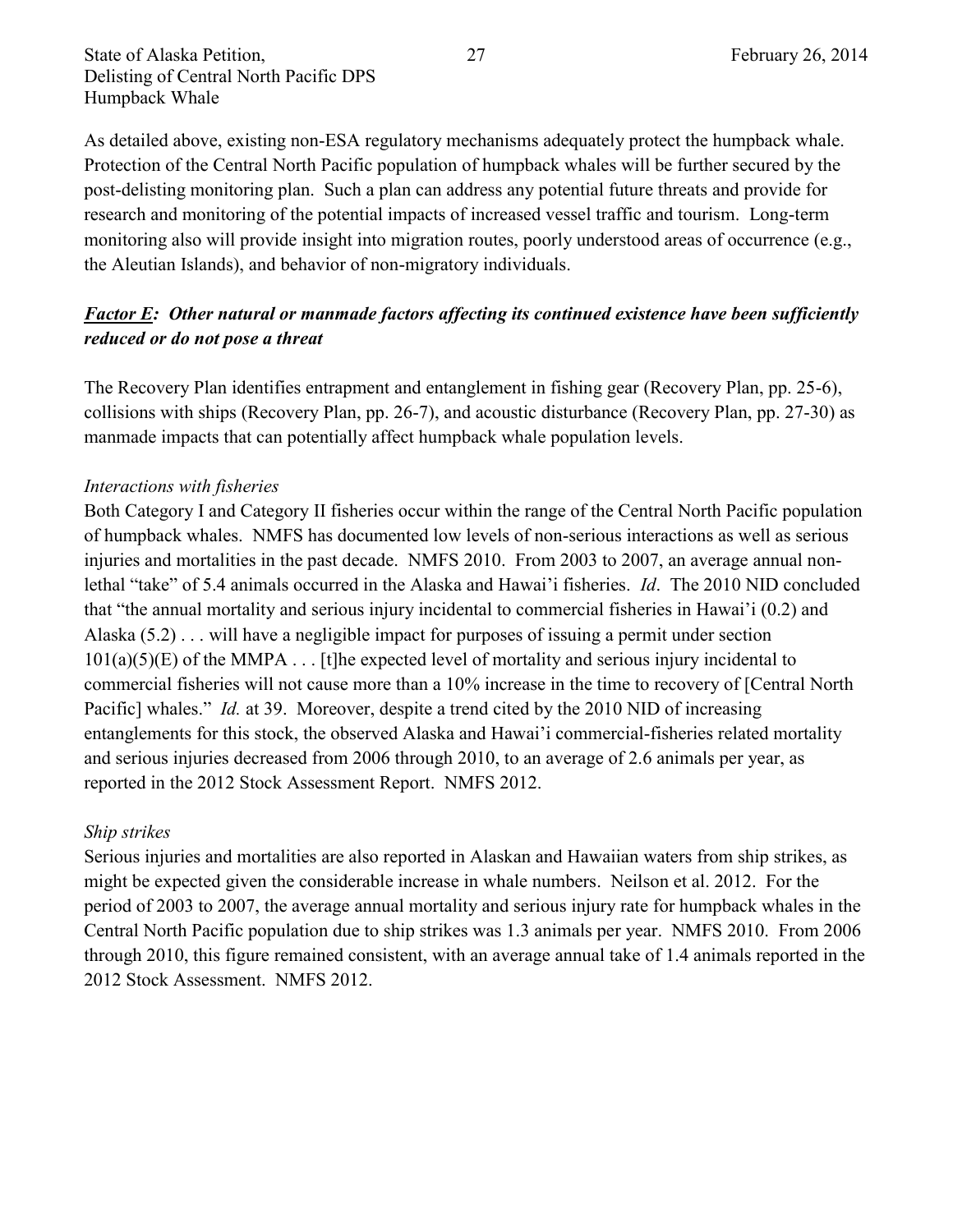State of Alaska Petition, 28 and 28 February 26, 2014 Delisting of Central North Pacific DPS Humpback Whale

Documented incidents of ship strikes and entanglement in fishing gear combined for the period from 2003 to 2007 was 7.2, "well below PBR<sup>36</sup> (20.4) of this stock." NMFS 2010. Including more current data from the SPLASH project, NMFS calculated PBR at 61.2 animals. NMFS 2012. All available data on ship strikes in the North Pacific show that this factor is not affecting the continued recovery of the Central North Pacific population of humpback whales.

#### *Acoustics*

Anthropogenic acoustic disturbances also are considered a possible threat to humpback whales, and as such are included in the assessment for the 2010 NID for the central North Pacific stock. NMFS 2010. Various studies, however, report individual whale reactions ranging from "no effect" to slight changes in distribution following exposure to acoustic disturbances. *Id.* In addition, NMFS has recently proposed new standards for acoustic disturbances that will address this potential threat.<sup>37</sup> Thus, there is no evidence of any population-level impact on this population from acoustic disturbances.

#### *Pollutants*

The SPLASH study included an assessment of effects of pollutants in the North Pacific on humpback whales. This assessment concluded that concentrations of persistent organic pollutants sampled did not represent a significant conservation threat to the central North Pacific whale population: all Alaska feeding areas sampled had concentrations less than 1000ng/g of contaminants analyzed. In addition, several federal agencies and the State have in place programs to minimize the possibility of an oil spill and to respond should an oil spill occur. For example, the IPP requires regulated facilities and vessels to develop state-approved oil spill response and contingency plans, to establish a facility-wide spill prevention program, and to ensure that personnel, equipment, and financial resources are readily available to respond to spills.

#### *Climate change*

 $\overline{\phantom{a}}$ 

As noted in the Hawai'i Fishermen's delisting petition, "there are no known adverse effects to humpback whales from global climate change, although several possible impacts have been suggested, including impacts to abundance and distribution of prey."<sup>38</sup> The best available scientific information is insufficient, however, to evaluate any direct and indirect effects of climate change on humpback whales in the Central North Pacific stock. As noted previously, humpback whales are considered generalists and use a variety of habitats within their breeding grounds, feeding areas, and in migration. Generalist

<sup>&</sup>lt;sup>36</sup> Potential Biological Removal, or PBR, is defined under the MMPA as "the product of the minimum population estimate, one-half the maximum theoretical net productivity rate, and a recovery factor: PBR =  $N_{MIN} \times 0.5 R_{MAX}$  $\times$  F<sub>R</sub>.... For the Central North Pacific stock of humpback whale ... PBR is calculated to be 61.2 animals (5,833)  $\times$  0.035  $\times$  0.3)." NMFS 2012 at 176.

<sup>&</sup>lt;sup>37</sup> See 78 Fed. Reg. 78822 (December 27, 2013): Draft Guidance for Assessing the Effects of Anthropogenic Sound on Marine Mammals—Acoustic Threshold Levels for Onset of Permanent and Temporary Threshold Shifts

<sup>38</sup> Hawai'i Fishermen's Petition at 23 (citing Fleming and Jackson 2011).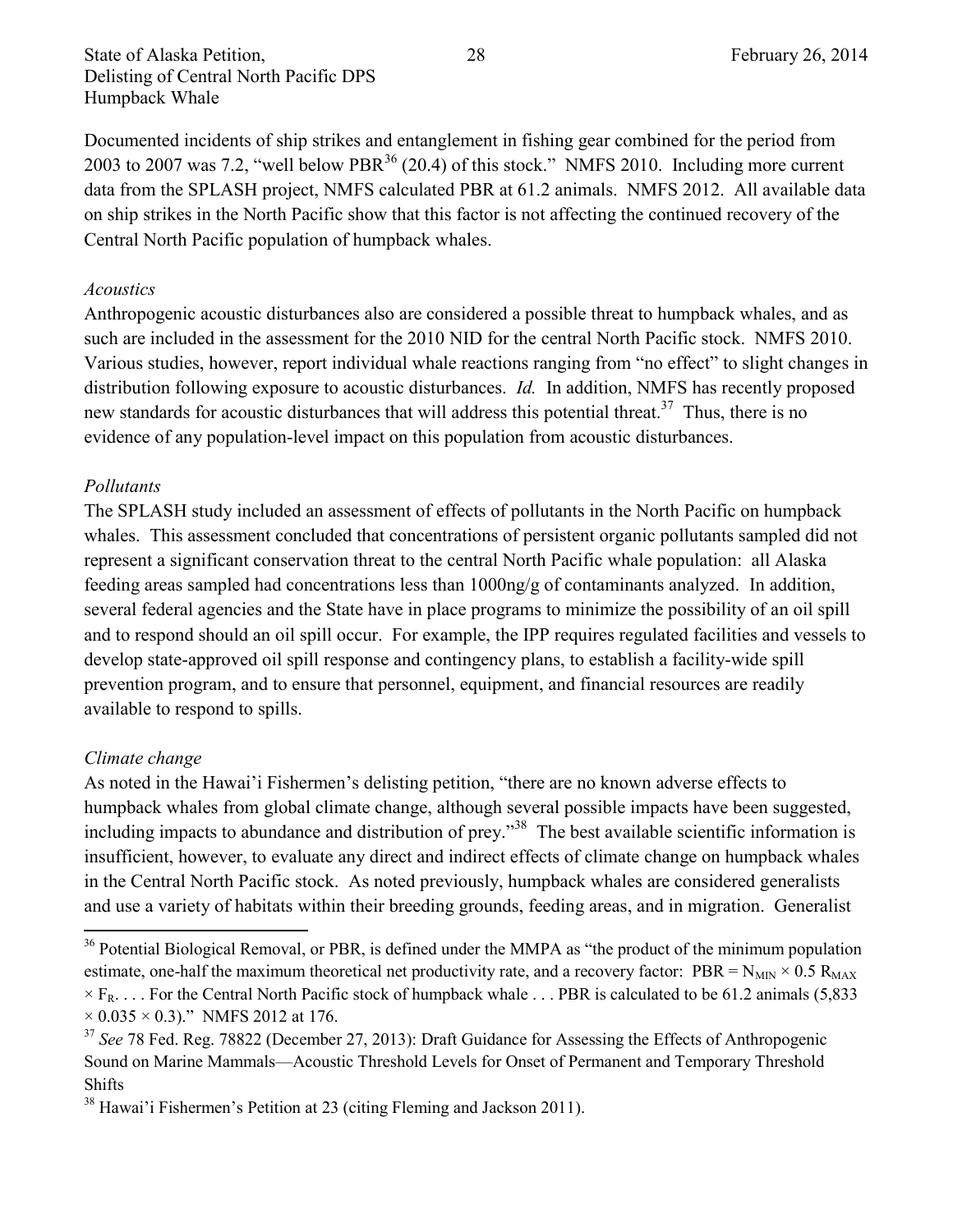life history strategies provide resilience to short- and long-term habitat changes, provided mortality is kept in check. Thus, humpback whales are likely to be quite resilient in the face of changes in climate within the foreseeable future.

In summary, although the factors described above may cause isolated impacts on individual humpback whales, they are controlled at levels that do not present in any substantial risk to the population's continued recovery or long-term existence.

## **V. The Central North Pacific Stock Has Recovered to the Point that It No Longer Requires Protection Under the ESA**

If consideration of the delisting factors discussed above indicates that a species is neither endangered nor threatened, the ESA provides that it may be delisted on the basis that it has recovered. 50 C.F.R. § 424.1 l(c)-(d). Recovery, as the principal goal of the Services under the ESA, is reached when a species no longer requires protection under the Act. The Central North Pacific population of the humpback whale clearly meets the identified recovery goals, is no longer endangered or threatened, and no longer requires protection under the Act.

Population and distribution data on the Central North Pacific population indicate that it has met both the interim and long-term goals delineated in the recovery plan. "Biological success" under the plan would be reached when Humpback whales occupy all of their former range in sufficient abundance to buffer their populations against normal environmental fluctuations or anthropogenic environmental catastrophes" such as a large oil spill. Recovery Plan at 33. The interim goal set in the Recovery Plan was to double population sizes within 20 years. The Plan specified that achievement of that goal would be measured by (1) statistically significant trends of population increase and (2) statistically significant trends of population increase in portions of the range known to have been historically occupied. *Id.* In addition, the long-term goal established in the Plan was to increase humpback whale populations to at least 60%of the numbers existing before commercial exploitation or of current environmental carrying capacity. *Id.* at 3. The Plan also refers to a "political goal" of "being able to change the classification of particular stocks . . . from 'endangered' to 'threatened' . . . or of removing them from the list of protected species." *Id.* at 33.

These goals have been met for the central North Pacific population, which is now present throughout its historic range, contains approximately half the individuals present in the North Pacific basin, and has been increasing at documented rates from 4.9 to 10% per year since 1980 (depending on the years and data analyzed). NMFS 2012. For perspective, the 2010 NID for this population references a maximum net productivity rate of 7% to calculate a conservative estimate for PBR, which calculates total allowable human-caused mortality; the 7% growth rate figure is also used in NMFS stock assessment reports. NMFS 2010; NMFS 2012. Population estimates for the Hawai'i breeding grounds have reported substantial and consistent increases in population, from a low of 550 to 790, as reported in the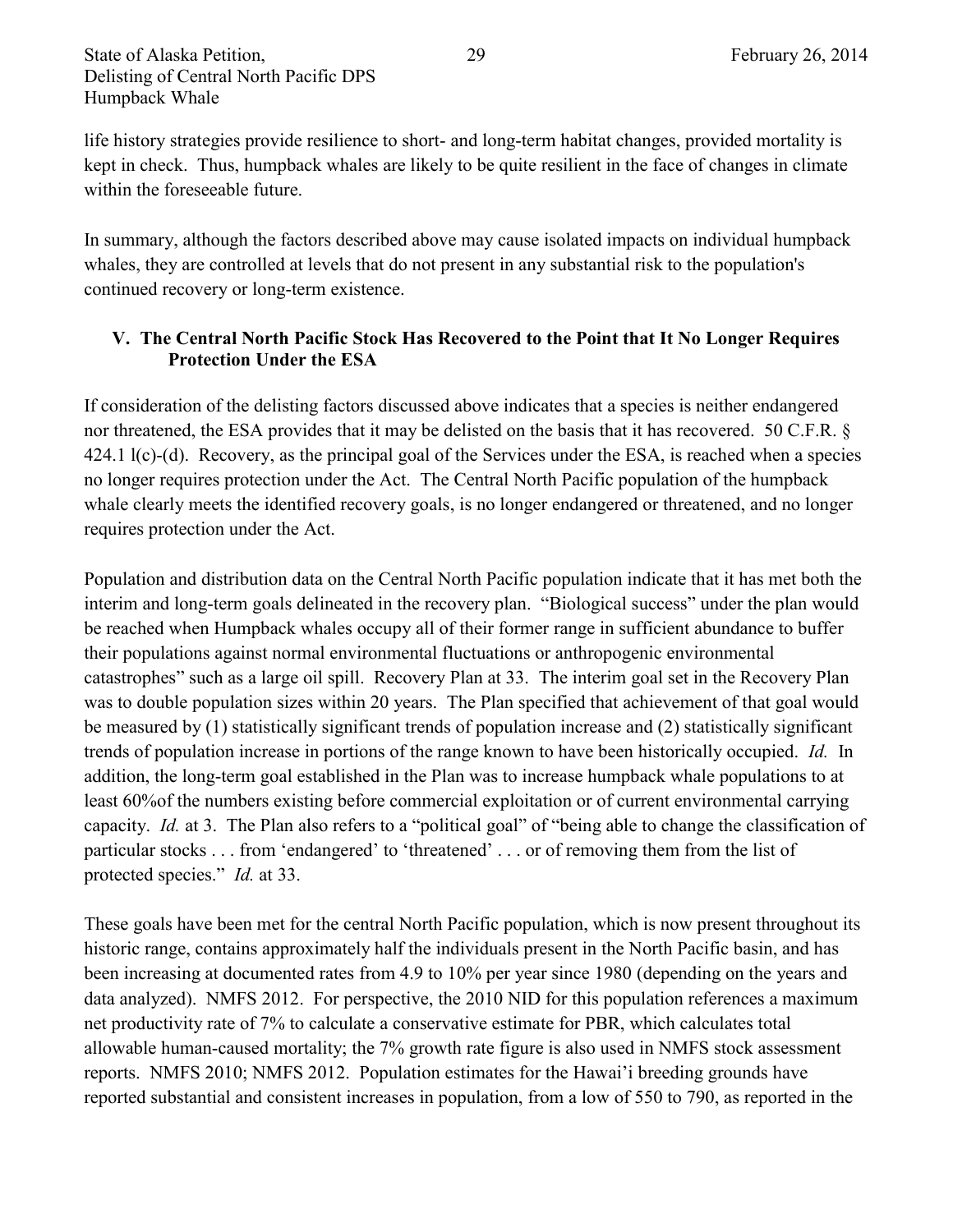Recovery Plan for 1979, to 3,000 to 5,000 for the early 1990s, to 10,103 as of 2006. The Hawai'i breeding population is also estimated to constitute approximately half the current population of the North Pacific basin. Recovery Plan at 22; Barlow et al. 2011; Calambokidis et al. 2008.

Calving rates are generally high as well, as evidenced by winter aerial surveys in Hawai'i in the 1970s and 1980s, in which 6-11% of all animals observed were calves. Recovery Plan at 20. Moreover, Herman et al. (2011) analyzed re-sighting data of humpback whales and calves in Hawai'i over spans of 10-32 years. The calving rate (average number of calves per female per year) was 0.48, with calving reported over a 20-year span for some females, and individual female calf production as high as 8 calves in a 9-year period. These positive population parameters demonstrate a continuous, steady rate of recovery in this population.

The current population estimate is more than 15 times the post-commercial whaling population size estimated in the Recovery Plan, thus far exceeding the interim recovery goal. The Recovery Plan's long-term goal of attaining at least 60% of historical or current carrying capacity was not accompanied by numerical goals because of the uncertainty involved in population estimates. Thus, although the Recovery Plan did not determine a specific numerical target, the best available scientific information demonstrates that the Central North Pacific population currently occupies the majority of its historical range and habitat, and its numbers are meeting or exceeding estimated historical levels. Strong, positive population trends such as these argue for delisting this population, an action that would achieve the Plan's "political goal" of downlisting or delisting humpback whale stocks.

From an international standpoint, the IUCN Red List status for humpback whale whales globally is currently "Least Concern," downgraded from "Vulnerable" in 2008. The IUCN cites as support for the downgrade current estimates of approximately 41,800 whales worldwide as well as an estimated global rate of increase of 4.9 %. Within the range of the Central North Pacific population, Canada in 2011 down-listed its Pacific humpback whale population to "Special Concern" from "Threatened," stating that the population is recovering. COSEWIC 2011. These findings support delisting of the Central North Pacific population segment and document that, with a few possible exceptions, global humpback whale populations are well on their way to recovery.

#### **VI.Conclusion: NMFS Should Delist the Central North Pacific DPS**

After consideration of the five delisting criteria discussed above, and based on substantial scientific and commercial information, it is clear that the classification as a DPS of the Central North Pacific stock of the humpback whale and subsequent delisting of that DPS are now warranted. The threats leading to the population's endangered status have been either completely eliminated or sufficiently reduced or controlled so that the long-term survival of the species is ensured and the protections provided by the ESA are no longer necessary Likewise, the salient recovery criteria outlined in the Recovery Plan itself have all been satisfied. As such, the Central North Pacific population of the humpback whale is no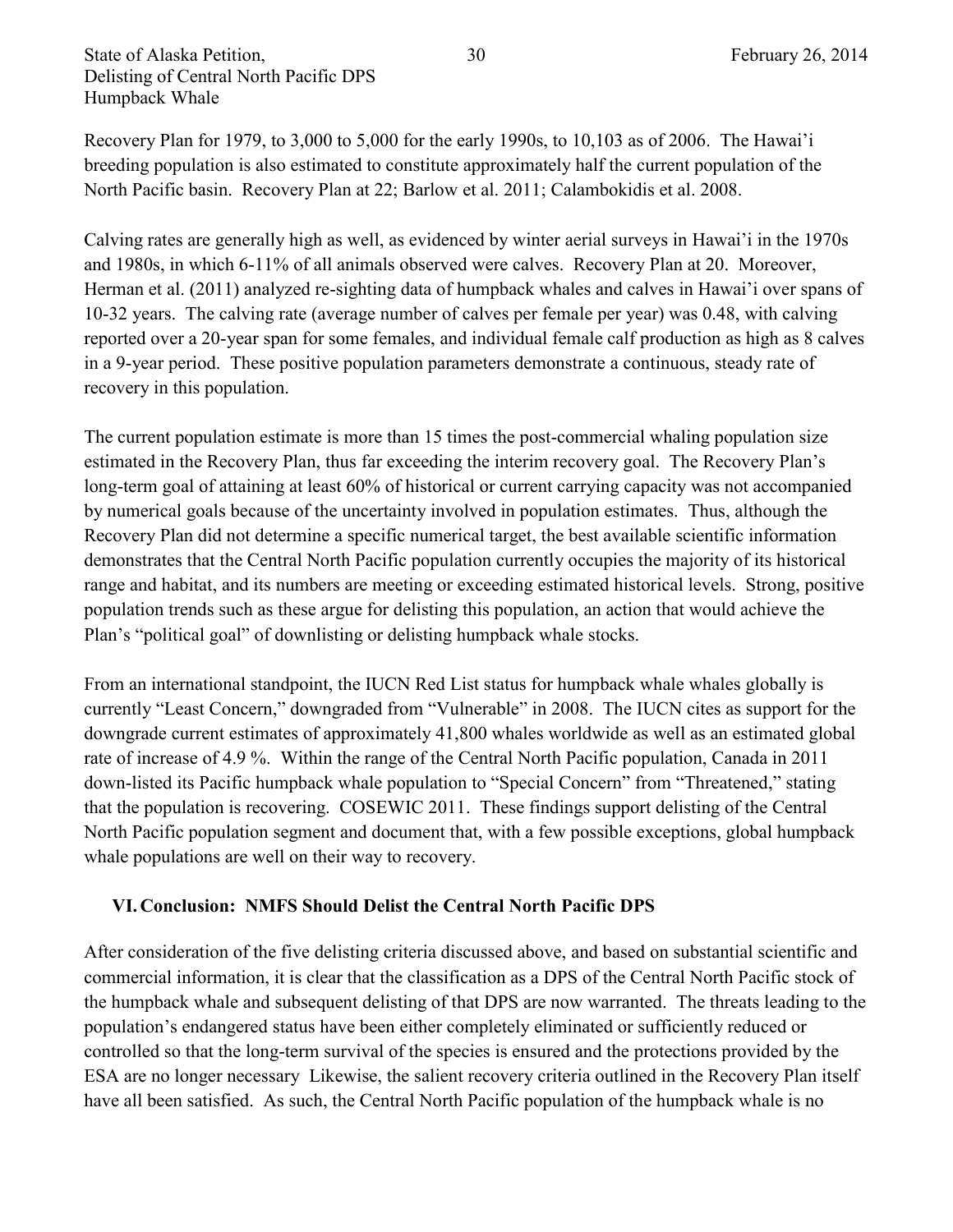longer a species which "is likely to become an endangered species within the foreseeable future throughout all or a significant portion of its range." 16 U.S.C. § 1532(19) (definition of "threatened"). Therefore, delisting of this DPS is appropriate.

The Central North Pacific population of humpback whale is clearly not in danger of extinction now, nor is it likely to be in danger of extinction in the foreseeable future. It has shown consistent increases in distribution as well as abundance, and sufficient regulatory protections are in place to ensure that these trends continue. Consequently, the State of Alaska respectfully requests that NMFS take immediate action to classify the Central North Pacific stock of the humpback whale as a DPS and to remove this DPS from the endangered list under the ESA, pursuant to 16 U.S.C. § 1533(b) and 50 C.F.R. § 424.14.

The recovery of the humpback whale is an ESA success story and a good example of government and non-governmental agencies and other stakeholders working together to develop and implement conservation actions to recover a species from significant declines. We offer our assistance in the delisting process. It is important to prioritize this delisting, both to document this ESA success story and to accurately reflect the healthy status of the Central North Pacific population of humpback whale.

Thank you for the opportunity to provide you with this petition and information. Copies of all references cited in this petition are available upon request. I can be contacted to discuss this petition and the next step in the delisting process at douglas.vincent-lang@alaska.gov or (907) 267-2339.

Respectfully,

ellong

Doug Vincent-Lang Division Director State ESA Coordinator

cc: Cora Campbell—ADF&G, Commissioner Bob Small—ADF&G, Marine Mammal Program Coordinator Moira Ingle—ADF&G, Wildlife Biologist Kelly Nesvacil— ADF&G, Wildlife Biologist Brad Meyen—DOL, Attorney Andrew Naylor—DOL, Attorney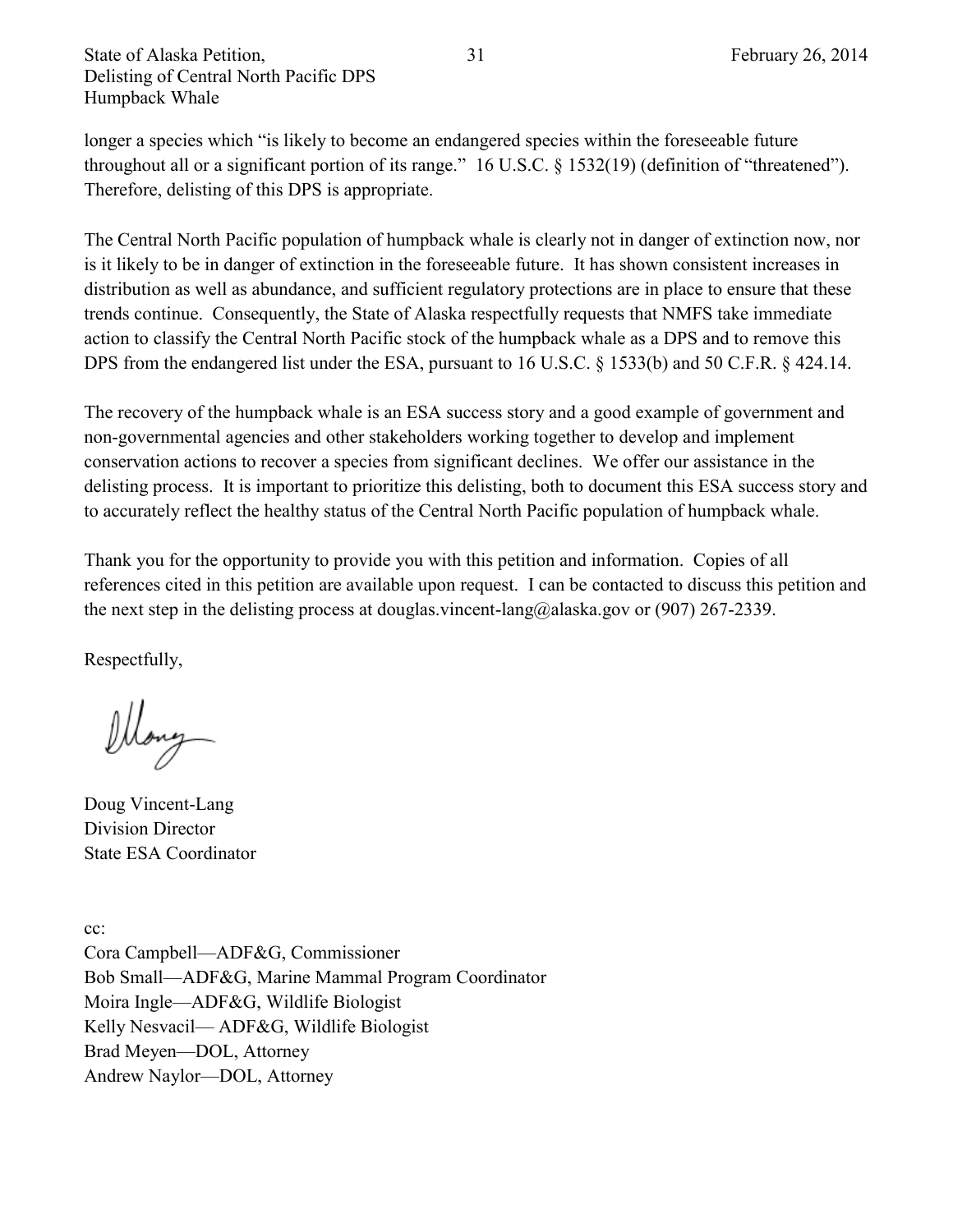## **References Cited**

- Alaska Natural Heritage Program (ANHP). 2013. Alaska Species Ranking System Summary Report Humpback whale, Central and Western North Pacific. http://aknhp.uaa.alaska.edu/zoology/wildlife-diversity/asrs/species-list/ Accessed online.
- Baker, C. S., D. Steel, J. Calambokidis, E. Falcone, U. Gonzalez-Peral, J. Barlow, A. M. Burdin, P .J. Clapham, J. K. B. Ford, C. M. Gabriele, D. Mattila, L. Rohas-Bracho, J. M. Straley, B. L. Taylor, J. Urban, P. R. Wade, D. Weller, B. H. Witteveen, and M. Yamaguchi. 2013. Strong maternal fidelity and natal philopatry shape genetic structure in North Pacific humpback whales. Marine Ecology Progress Series, Vol. 494:291-306.
- Baker, C. S. and D. Steel. 2010. *geneSPLASH*: genetic differentiation of 'ecostocks' and 'breeding stocks' in North Pacific humpback whales [*In*] J. Calambokidis, editor. Symposium on the results of the SPLASH humpback whale study: Final report and recommendations. Held October 11, 2009, Quebec City, Canada.
- Baker, C. S., L. Medrano-Gonzalez, J. Calambokidis, A. Perry, F. Pichler, H. Rosenbaum, J. M. Straley, J. Urban-Ramirez, M. Yamaguchi, and O. von Ziegesar. 1998. Population structure of nuclear and mitochondrial DNA variation among humpback whales in the North Pacific. Molecular Ecology 6:695-707.
- Baker, C. S., L. M. Herman, A. Perry, W.S. Lawton, J. M. Straley, A. A. Wolman, G. D. Kaufman, H. E. Winn, J. D. Hall, J. M. Reinke, and J. Östman. 1986. Migratory movement and population structure of humpback whales *(Megaptera novaeangliae)* in the central and eastern North Pacific. Marine Ecology Progress Series 31:105-119.
- Barlow, J., J. Calambokidis, C. S. Baker, A. M. Burdin, P. J. Clapham, J. K. B. Ford, C. M. Gabriele, R. LeDuc, D. K. Mattila, T. J. I. Quinn, L. Rojas-Bracho, J. M. Straley, B. L. Taylor, J. Urban-Ramirez, P. Wade, D. Weller, B. H. Witteveen, and M. Yamaguchi. 2011. Humpback whale abundance in the North Pacific estimated by photographic capture-recapture with bias correction from simulation studies. Marine Mammal Science 27:793-818.
- Calambokidis, J., editor. 2010. Symposium on the results of the SPLASH humpback whale study: Final report and recommendations. Held October 11, 2009, Quebec City, Canada.
- Calambokidis, J., E. A. Falcone, T. J. Quinn, A. M. Burdin, P. J. Clapham, J. K. B. Ford, C. M. Gabriele, R. LeDuc, D. Mattila, L. Rojas-Bracho, J. M. Straley, B. L. Taylor, J. Urbán-Ramirez, D. Weller, B. H. Witteveen, M. Yamaguchi, A. Bendlin, D. Camacho, K. Flynn, A. Havron, J. Huggins, and N. Malone. 2008. SPLASH: Structure of Populations, Levels of Abundance and Status of Humpback Whales in the North Pacific. Report to U.S. Dept. of Commerce, Seattle, Washington. Available from: Cascadia Research Collective, 218 1/2 W. 4<sup>th</sup> Ave., Olympia, WA 98501 *or* at [http://www.cascadiaresearch.org.](http://www.cascadiaresearch.org/) 57 pp.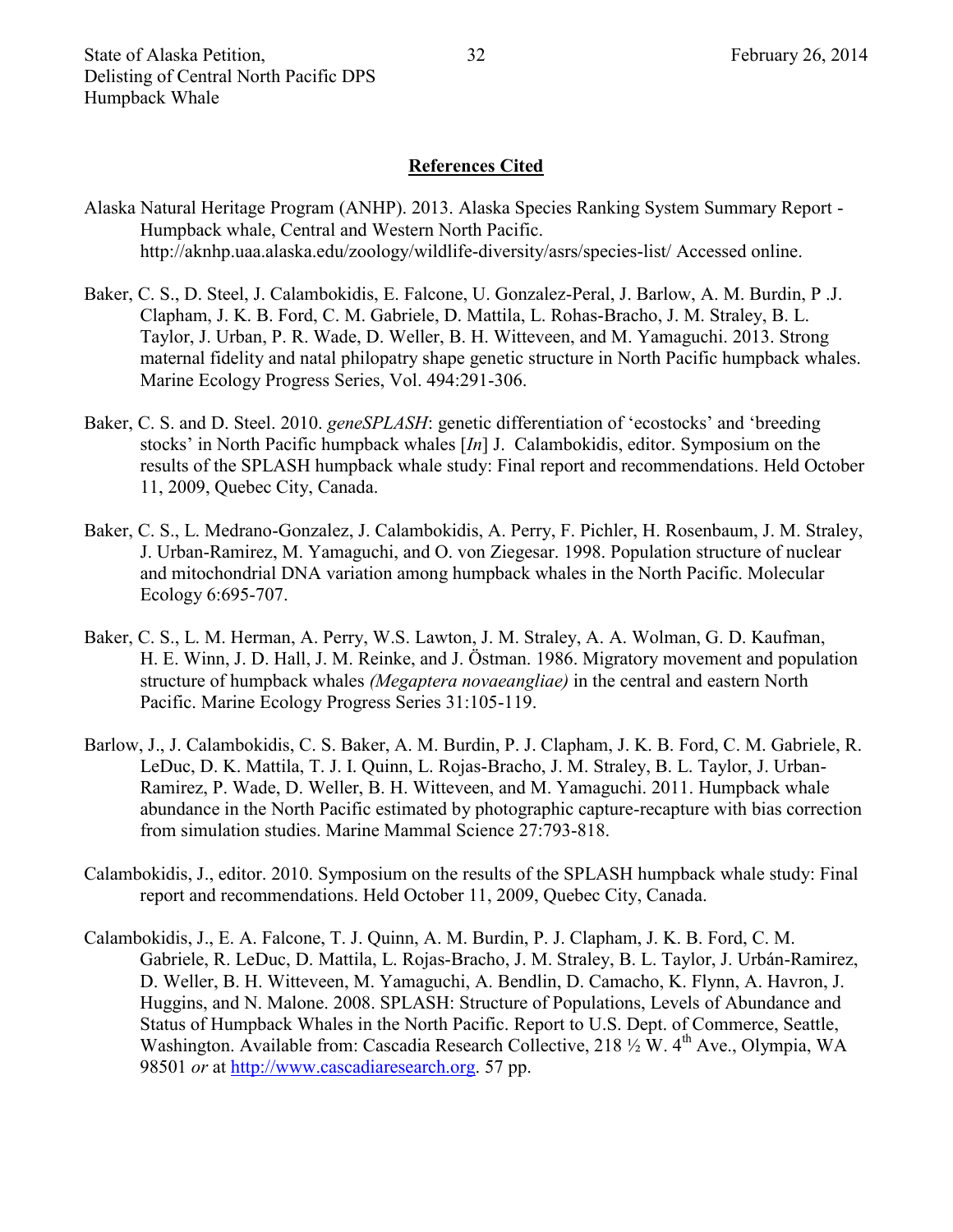- Calambokidis, J., G. H. Steiger, J. M. Straley, T. Quinn, L. M. Herman, S. Cerchio, D. R. Salden, M. Yamaguchi, F. Sato, J. R. Urban, J. Jacobsen, O. VonZeigesar, K. C. Balcomb, C. M. Gabriele, M. E. Dahlheim, N. Higashi, S. Uchida, J. K. B. Ford, Y. Miyamura, P. Ladron de Guevara, S. A. Mizroch, L. Schlender, and K. Rasmussen. 1997. Abundance and population structure of humpback whales in the North Pacific basin. Final Contract Report.
- Calambokidis, J., G. H. Steiger, J. R. Evenson, K. R. Flynn, K. C. Balcomb, D. E. Claridge, P. Bloedel, J. M. Straley, C.S. Baker, O. von Ziegesar, M. E. Dahlheim, J. M. Waite, J. D. Darling, G. Ellis, and G. A. Green. 1996. Interchange and isolation of humpback whales off California and other North Pacific feeding grounds. Marine Mammal Science 12:215-226.
- COSEWIC. 2011. COSEWIC assessment and status report on the Humpback Whale (*Megaptera novaeangliae*) North Pacific population in Canada. Pages x + 32. Committee on the Status of Endangered Wildlife in Canada. Ottawa, Canada.
- Elfes, C. T., G. R. Vanblaricom, D. Boyd, J. Calambokidis, P. J. Clapham, R. W. Pearce, J. Robbins, J. C. Salinas, J. M. Straley, P. R. Wade, and M. M. Krahn. 2011. Geographic variation of persistent organic pollutant levels in humpback whale (*Megaptera novaeangliae*) feeding areas of the North Pacific and North Atlantic. Environmental Toxicology and Chemistry 29:824-834.
- Fisheries and Oceans Canada. 2013. Recovery Strategy for the North Pacific Humpback Whale (*Megaptera novaeangliae*) in Canada. *Species at Risk Act* Recovery Strategy Series. Fisheries and Oceans Canada, Ottawa.  $x + 67$  pp. Page 8, citing Ford et al. 2009.
- Fleming, A. and J. Jackson. 2011. Global Review of Humpback Whales (*Megaptera novaeangliae*). NOAA-TM-NMFS-SWFSC-474. U.S. Department of Commerce, National Oceanic and Atmospheric Administration, National Marine Fisheries Service, Southwest Fisheries Science Center. March 2011. 196 pp.
- Ford, J. K. B., A. L. Rambeau, R. M. Abernethy, M. D. Boogaards, L. M. Nichol, and L. D. Spaven. 2009. An Assessment of the Potential for Recovery of Humpback Whales off the Pacific Coast of Canada. DFO Can. Sci. Advis. Sec. Res. Doc.  $2009/015$ . iv  $+33$  pp.
- Hawai'i Fishermen's Alliance for Conservation and Tradition, Inc. 2013. Petition to Classify the North Pacific Humpback Whale Population as a Distinct Population Segment (DPS) and Delist the DPS under the Endangered Species Act. April 10, 2013. HFACT, P.O. Box 240813, Honolulu, HI, 96824-0813. 45 pp.
- Herman, L. M., A. A. Pack, K. Rose, A. Craig, E. Y. K. Herman, S. Hakala, and A. Milette. 2011. Resightings of humpback whales in Hawaiian waters over spans of 10-32 years: Site fidelity, sex rations, calving rates, female demographics, and the dynamics of social and behavioral roles of individuals. Marine Mammal Sci. 27:736-768.
- International Whaling Commission. 2013. Aboriginal Subsistence Whaling Catches Since 1985. http://iwc.int/table\_aboriginal. Accessed online.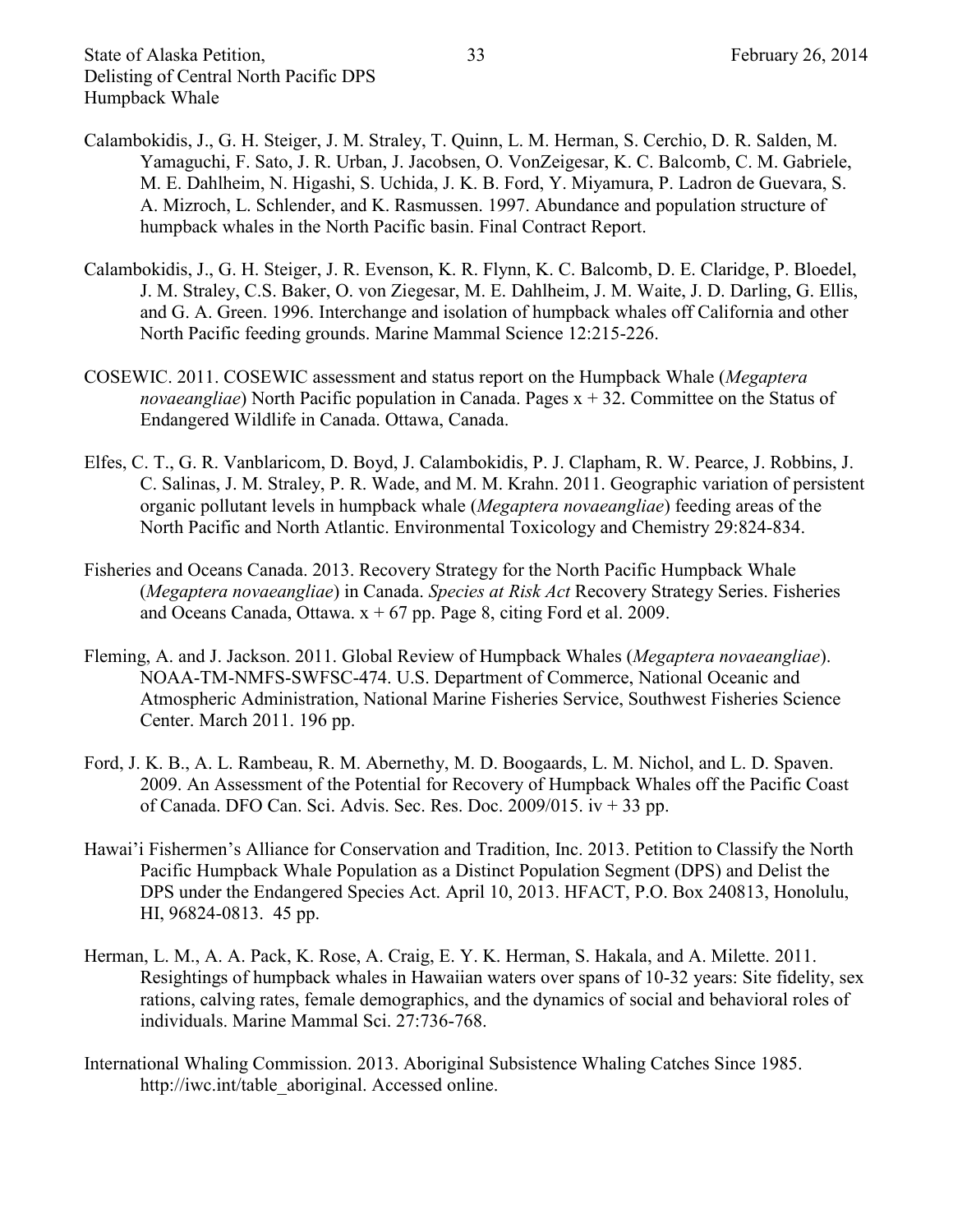- International Whaling Commission. 2014. Commercial Whaling. http://iwc.int/commercial. Accessed online.
- IUCN. 2008. *Megaptera novaeangliae*. *In*: S.B. Reilly, J. L. Bannister, P.B. Best, M. Brown, R. L. Brownell Jr., D.S. Butterworth, P. J. Clapham, J. Cooke, G. P. Donovan, J. Urbán, and A. N. Zerbini, editors. IUCN Red List of Threatened Species, available at www.iucnredlist.org.
- Johnston, D. W., M. E. Chapla, L. E. Williams, and D. K. Mattila. 2007. Identification of humpback whale wintering habitat in the Northwestern Hawaiian Islands using spatial habitat modeling. Endangered Species Research 3:249-257.
- Lammers, M. O., P. I. Fisher-Pool, W. W. L. Au, C. G. Meyer, K. B. Wong, and R. E. Brainard. 2011. Humpback whale (*Megaptera novaeangliae*) song reveals wintering activity in the Northwestern Hawaiian Islands. Marine Ecology Progress Series 423:261-268.
- Mehta, A. V., J. Allen, R. Constantine, C. Garrigue, P. Gill, B. Jann, C. Jenner, M. Marx, C. Matkin, D. Matilla, G. Minton, S. Mizroch, C. Olavarrias, J. Robbins, K. Russell, R. Seton, G. Steiger, V. Víkingsson, P. Wade, B. Witteveen, and P. J. Clapham. 2007. Baleen whales are not important as prey for killer whales *Orcinus orca* in high-latitude regions. Marine Ecology Progress Series 348: 297-307, S.B. Reilly, J. L. Bannister, P.B. Best, M. Brown, R. L. Brownell Jr., D.S. Butterworth, P. J. Clapham, J. Cooke, G. P. Donovan, J. Urbán, and A. N. Zerbini, editors. 2008. *Megaptera novaeangliae*. IUCN 2013. IUCN Red List of Threatened Species. Version 2013.2. [<www.iucnredlist.org>](http://www.iucnredlist.org/). Accessed 14 February 2014.
- National Marine Fisheries Service. 1991. Recovery Plan for the Humpback Whale (*Megaptera novaeangliae*). Page 105 *in* U.S. Department of Commerce, editor. Prepared by the Humpback Whale Recovery Team for the National Marine Fisheries Service, Silver Spring, Maryland.
- National Marine Fisheries Service. 2010. Marine Mammal Protection Act Section 101(a)(5)(E) Negligible Impact Determination, Central North Pacific Humpback Whale. Pacific Islands Regional Office and Alaska Regional Office. May 17, 2010.
- National Marine Fisheries Service. 2012. Humpback Whale (*Megaptera novaeangliae*): Central North Pacific Stock. Pages 172-185 *in* Report NOAA-TM-AFSC-24, Alaska Marine Mammal Stock Assessments, 2012.
- Neilson, J. L., C. M. Gabriele, A. S. Jensen, K. Jackson, and J. M. Straley. 2012. Summary of Reported Whale-Vessel Collisions in Alaskan Waters. J. Marine Biology Vol. 2012, Article ID 106282.
- Rambeau, A. L. and J. K. B. Ford. 2010. Site fidelity and population structure of humpback whales in British Columbia. Pp. 33-35 *in* Calambokidis, J., editor. 2010. Symposium on the results of the SPLASH humpback whale study: Final report and recommendations, held October 11, 2009, Quebec City, Canada.